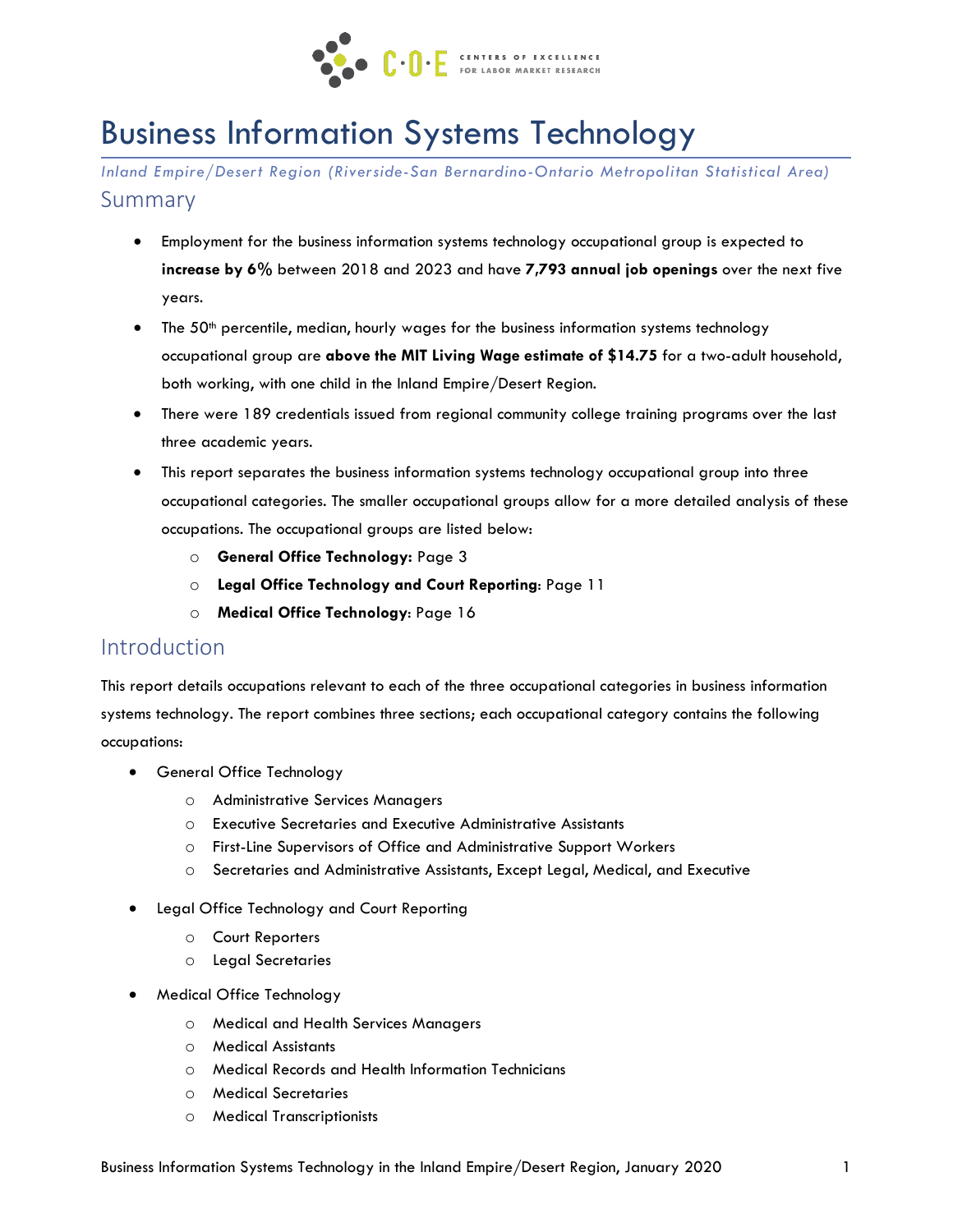

# Business Information Systems Technology

In 2018, there were 68,008 business information systems technology (BIST) occupational group jobs in the Inland Empire/Desert Region (IEDR). This group is projecting to increase employment by 6% over the next five years. Employers in the region will need to add 38,963 workers over the next five years to fill new jobs and backfill jobs that workers are permanently vacating (includes retirements). The appendix displays the projected job growth for each of the occupations in this group. Medical office technology jobs grow the fastest over the next five year and the general office technology group will have the most annual job openings. Exhibit 1 displays five-year projected job growth, and Exhibit 2 displays historical and projected jobs for the BIST occupational group in the IEDR.

| <b>Occupational Group</b>                             | 2018<br>Jobs | 5-Year $%$<br>Change<br>(New Jobs) | 5-Year<br>+ Replacement<br>Jobs) | Annual<br><b>Openings (New Openings (New</b><br>$+$ Replacement<br>Jobs) | $%$ of<br>workers<br>age $55+$ |
|-------------------------------------------------------|--------------|------------------------------------|----------------------------------|--------------------------------------------------------------------------|--------------------------------|
| <b>General Office Technology</b>                      | 44,167       | 2%                                 | 24,076                           | 4,815                                                                    | 30%                            |
| <b>Medical Office Technology</b>                      | 22,096       | 13%                                | 14,001                           | 2,800                                                                    | 20%                            |
| Legal Office Technology and<br><b>Court Reporting</b> | 1.745        | (2%)                               | 886                              | 177                                                                      | 33%                            |
| Total                                                 | 68,008       | 6%                                 | 38,963                           | 7,793                                                                    | 27%                            |

*Exhibit 1: Five-year projections for the BIST occupational group in the IEDR*



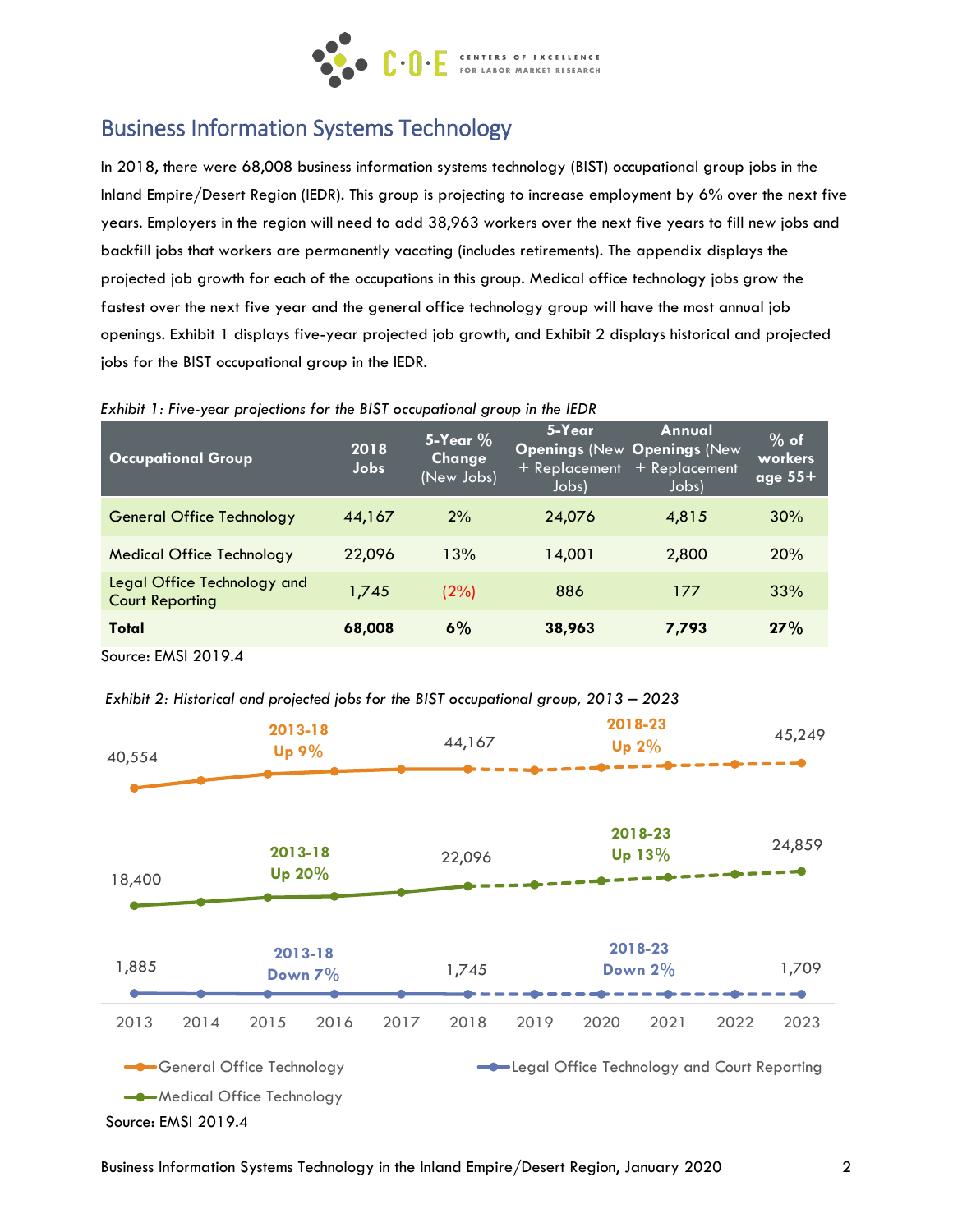

# General Office Technology

Job Opportunities

In 2018, there were 44,167 general office technology (GOT) occupational group jobs in the IEDR. This group is projecting to increase employment by 2% over the next five years. Employers in the region will need to add 24,076 workers over the next five years to fill new jobs and backfill jobs that workers are permanently vacating (includes retirements). Exhibit 3 displays five-year projected job growth, and Exhibit 4 displays historical and projected jobs for the GOT occupational group in the IEDR.

| <b>Occupation</b>                                                                     | 2018<br>Jobs | $5 - Y$ ear %<br><b>Change</b><br>(New Jobs) | 5-Year<br><b>Openings</b><br>$(New +$<br>Jobs) | Annual<br><b>Openings</b><br>$(New +$<br>Replacement Replacement<br>Jobs) | $\%$ of<br>workers<br>age $55+$ |
|---------------------------------------------------------------------------------------|--------------|----------------------------------------------|------------------------------------------------|---------------------------------------------------------------------------|---------------------------------|
| Secretaries and Administrative<br>Assistants, Except Legal, Medical, and<br>Executive | 23,310       | $1\%$                                        | 12,826                                         | 2,565                                                                     | 33%                             |
| First-Line Supervisors of Office and<br><b>Administrative Support Workers</b>         | 14,703       | 6%                                           | 8,128                                          | 1,626                                                                     | 24%                             |
| <b>Executive Secretaries and Executive</b><br><b>Administrative Assistants</b>        | 3,672        | (5%)                                         | 1,901                                          | 380                                                                       | 33%                             |
| <b>Administrative Services Managers</b>                                               | 2,482        | 8%                                           | 1,221                                          | 244                                                                       | 33%                             |
| Total                                                                                 | 44,167       | 2%                                           | 24,076                                         | 4,815                                                                     | 30%                             |

*Exhibit 3: Five-year projections for the GOT occupational group in the IEDR*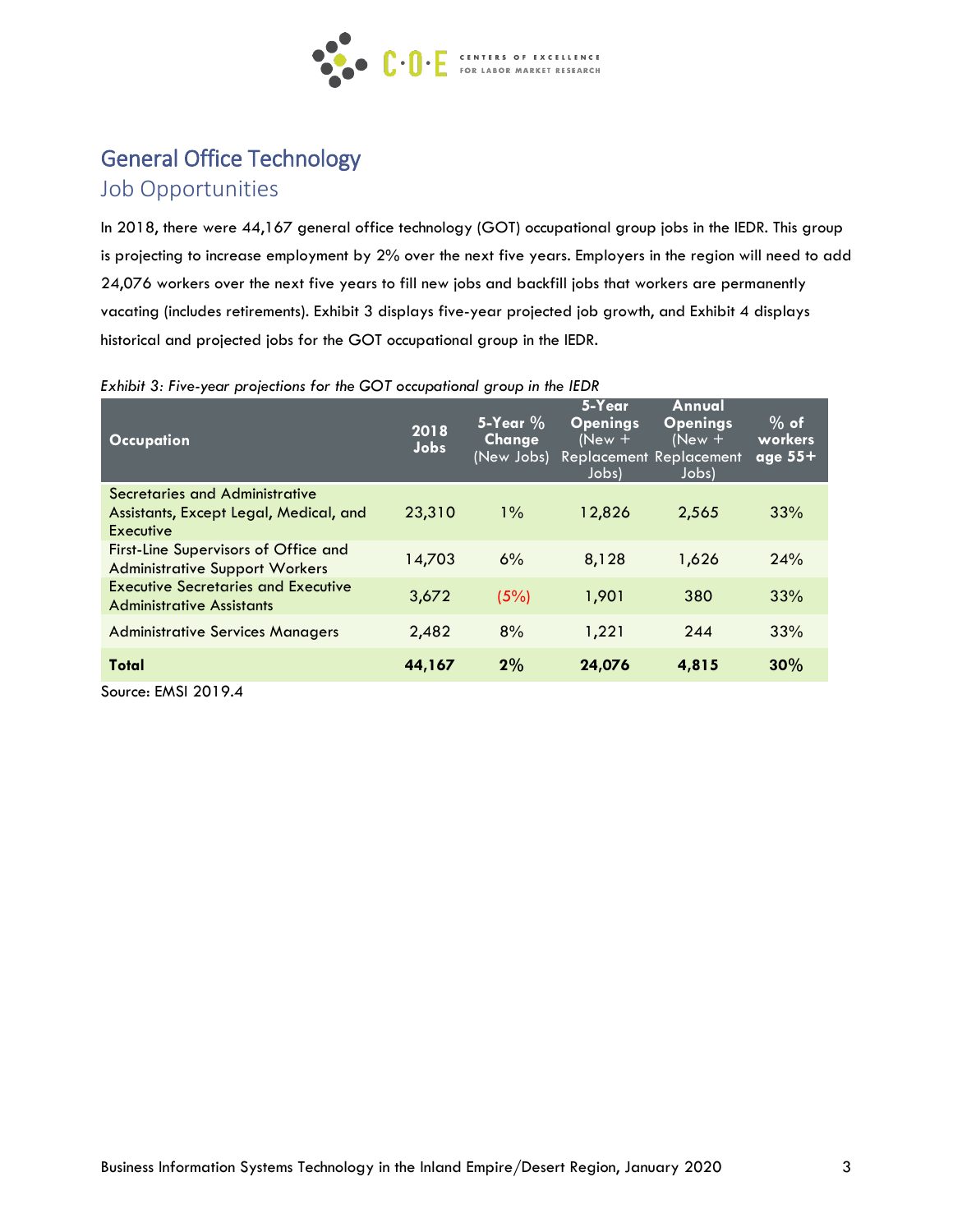



#### *Exhibit 4: Historical and projected jobs for the GOT occupational group, 2013 – 2023*

Source: EMSI 2019.4

Exhibit 5 shows the number of job ads posted during the last 12 months and the average time to fill each occupation in the local region and statewide. On average, regional employers fill online job postings for the GOT occupational group within 27 days; three days shorter than the statewide average of 30 days, indicating that local employers may face fewer hiring challenges than other employers in California.

| <b>Occupation</b>                                                                  | Job<br>Ads | <b>Regional Average</b><br><b>Time to Fill (Days)</b> | <b>Statewide Average</b><br><b>Time to Fill (Days)</b> |
|------------------------------------------------------------------------------------|------------|-------------------------------------------------------|--------------------------------------------------------|
| Secretaries and Administrative Assistants, Except<br>Legal, Medical, and Executive | 2,889      | 24                                                    | 26                                                     |
| First-Line Supervisors of Office and Administrative<br><b>Support Workers</b>      | 1,192      | 33                                                    | 36                                                     |
| <b>Administrative Services Managers</b>                                            | 523        | 31                                                    | 34                                                     |
| <b>Executive Secretaries and Executive</b><br><b>Administrative Assistants</b>     | 315        | 25                                                    | 27                                                     |
| <b>TOTAL</b>                                                                       | 4.919      | 27                                                    | 30                                                     |

*Exhibit 5: Job ads by each of the GOT occupations in the IEDR, 2019*

Source: Burning Glass – Labor Insights

### Earnings and Benefits

The MIT Living Wage Calculator measures the wage an individual must earn to support his or herself and their family (Glasmeier, 2019). The average IEDR household had 3.3 residents in 2017 (American Factfinder,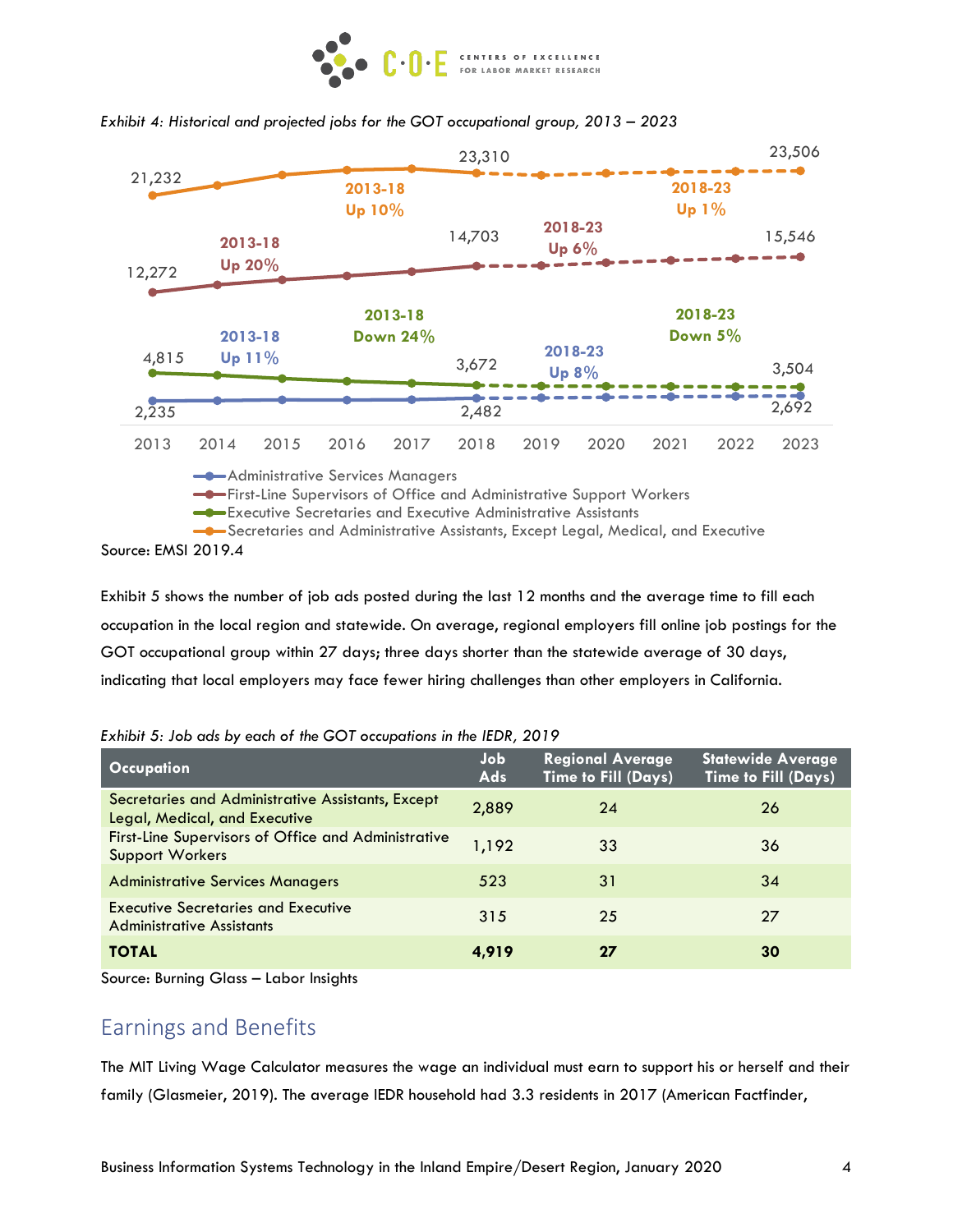

2018). Variations of the hourly and annual earnings necessary to support a three-person household are displayed in Exhibit 6.

| Exhibit 6: Variations in hourly and annual MIT Living Wage estimates for three resident households |  |  |  |  |  |
|----------------------------------------------------------------------------------------------------|--|--|--|--|--|
|----------------------------------------------------------------------------------------------------|--|--|--|--|--|

| Three Resident Household         | <b>Hourly Wage</b> | <b>Annual Wage</b> |
|----------------------------------|--------------------|--------------------|
| 2 Adults (Both Working), 1 Child | \$14.75            | \$30,700           |
| 2 Adults (1 Working), 1 Child    | \$24.58            | \$51,100           |
| 1 Adult, 2 Children              | \$32.73            | \$68,100           |

Source: MIT Living Wage Calculator

The median-level wage (50<sup>th</sup> percentile) for the GOT occupational group is above the \$18.00 per hour (\$37,440 per year) "good job" wage established by the Brookings Institute in their *Advancing Opportunity in California's Inland Empire* report (Shearer, Shah & Gootman, p. 25). According to occupational guides developed by the California Labor Market Information Division, most employers provide these occupations with medical benefits when working full-time (Detailed Guide, 2019). Exhibit 7 displays the hourly earnings for the GOT occupational group in the IEDR.

#### *Exhibit 7: Earnings for the GOT occupational group in the IEDR*

| <b>Occupation</b>                                                                         | <b>Entry to Experienced</b><br><b>Hourly Earnings Range</b><br>$(25th$ to $75th$ percentile) | <b>Median Wage</b><br>(50 <sup>th</sup> percentile) | Average<br>Annual<br><b>Earnings</b> |
|-------------------------------------------------------------------------------------------|----------------------------------------------------------------------------------------------|-----------------------------------------------------|--------------------------------------|
| <b>Administrative Services Managers</b>                                                   | $$34.34$ to $$62.96$                                                                         | \$47.27                                             | \$106,200                            |
| <b>Executive Secretaries and Executive</b><br><b>Administrative Assistants</b>            | $$23.01$ to $$34.32$                                                                         | \$28.12                                             | \$61,600                             |
| <b>First-Line Supervisors of Office and</b><br><b>Administrative Support Workers</b>      | \$20.77 to \$33.48                                                                           | \$26.40                                             | \$58,400                             |
| Secretaries and Administrative Assistants,<br><b>Except Legal, Medical, and Executive</b> | $$14.13$ to $$23.71$                                                                         | \$18.55                                             | \$40,300                             |
| Source: EMSI 2019.4                                                                       |                                                                                              |                                                     |                                      |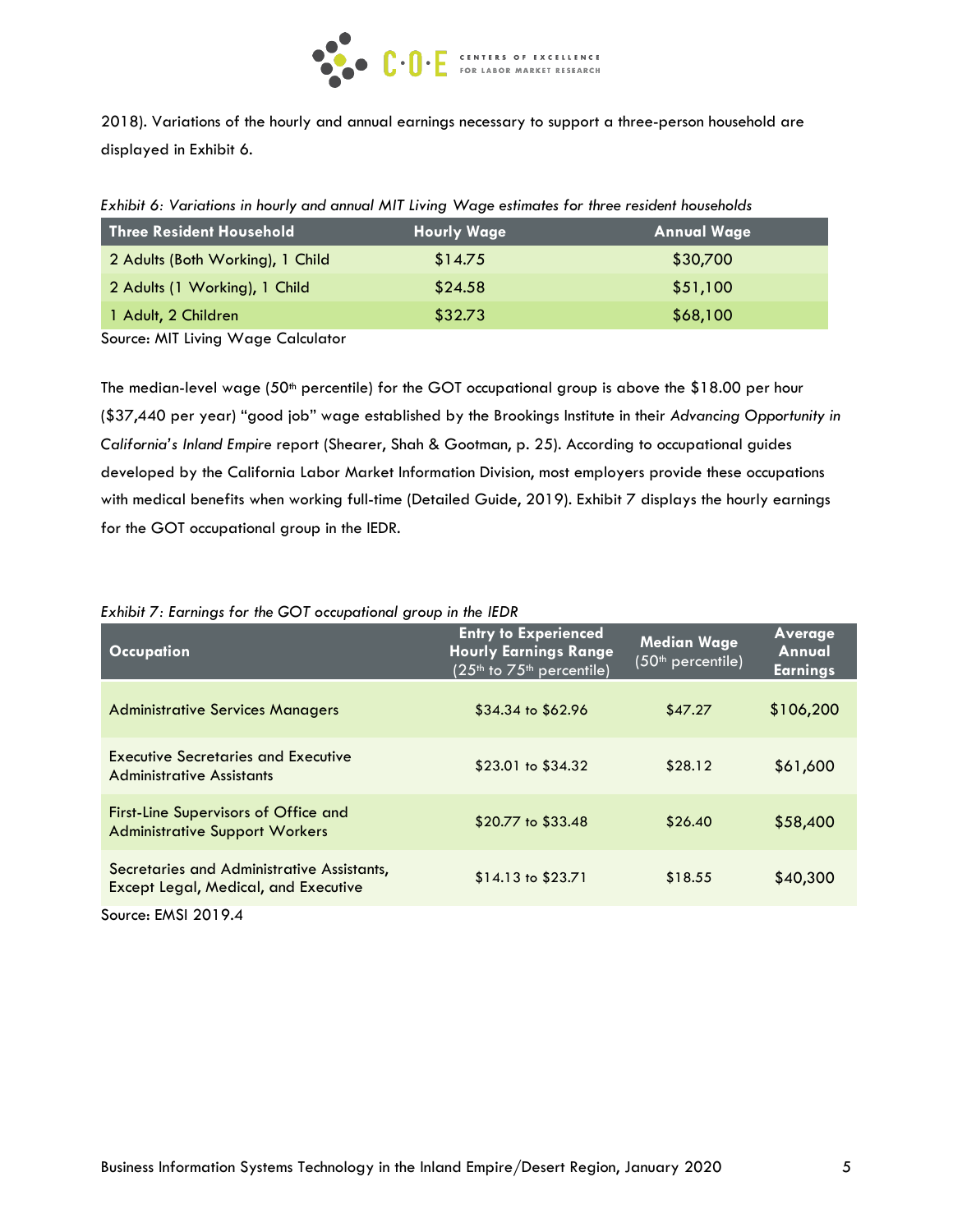

# Employers, Skills, Education, and Work Experience

Exhibit 8 displays the employers posting the most job ads during the last 12 months.

|  |  | Exhibit 8: Employers posting the most job ads for the GOT occupational group in the IEDR, 2019 |
|--|--|------------------------------------------------------------------------------------------------|
|--|--|------------------------------------------------------------------------------------------------|

| Occupation                                                                                             | <b>Top Employers</b>                                                                                                      |                                                                                                                                                                                    |
|--------------------------------------------------------------------------------------------------------|---------------------------------------------------------------------------------------------------------------------------|------------------------------------------------------------------------------------------------------------------------------------------------------------------------------------|
| Secretaries and<br>Administrative Assistants,<br>Except Legal, Medical,<br>and Executive $(n=2,713)$   | <b>California State University,</b><br>$\bullet$<br>San Bernardino<br>University of California,<br>$\bullet$<br>Riverside | Riverside County Office of<br>$\bullet$<br>Education<br>Marriott International, Inc.<br>$\bullet$<br>Lowe's Companies, Inc.<br>$\bullet$                                           |
| <b>First-Line Supervisors of</b><br>Office and<br><b>Administrative Support</b><br>Workers $(n=1,052)$ | <b>H&amp;R Block</b><br>Marriott International, Inc.<br>$\bullet$<br><b>Instep Management Group</b><br><b>Aculty One</b>  | <b>Walker Medical Solutions</b><br><b>US Census Bureau</b><br>$\bullet$<br>Riverside County Office of<br>$\bullet$<br>Education<br><b>Hawkins Diagnostic Services</b><br>$\bullet$ |
| <b>Administrative Services</b><br>Managers $(n=487)$                                                   | University of California,<br>Riverside<br>Target<br><b>Co-Op Financial Services</b>                                       | <b>California State University,</b><br>$\bullet$<br>San Bernardino<br><b>San Manuel Band of Mission</b><br>$\bullet$<br><b>Indians</b><br><b>Riverside County</b><br>$\bullet$     |
| <b>Executive Secretaries</b><br>and Executive<br><b>Administrative Assistants</b><br>$(n=288)$         | California State University,<br>San Bernardino<br><b>San Manuel Band of Mission</b><br><b>Indians</b>                     | University of California,<br>Riverside<br><b>State Farm</b><br>$\bullet$<br><b>College of the Desert</b>                                                                           |

Source: Burning Glass – Labor Insights

Exhibit 9 lists a sample of in-demand specialized, employability, and software and programming skills that employers are seeking when looking for workers to fill GOT positions. Specialized skills are occupationspecific skills that employers are requesting for industry or job competency. Employability skills are foundational skills that transcend industries and occupations; this category is commonly referred to as "soft skills." Knowing which skills are in-demand may be useful for program development.

|                                                                                                                                       | Extraordinate of the domaind skind it one chiptoyer job due for $\bullet \bullet \bullet$ , occopanons in the repair $\bullet \bullet \bullet$ |                                                                                                                       |                                              |  |  |  |
|---------------------------------------------------------------------------------------------------------------------------------------|------------------------------------------------------------------------------------------------------------------------------------------------|-----------------------------------------------------------------------------------------------------------------------|----------------------------------------------|--|--|--|
| <b>Occupation</b>                                                                                                                     | <b>Specialized skills</b>                                                                                                                      | <b>Employability skills</b>                                                                                           | Software and<br><b>Programming skills</b>    |  |  |  |
| Secretaries and<br><b>Administrative Assistants,</b><br>$\bullet$<br>Except Legal, Medical,<br>$\bullet$<br>and Executive $(n=2,675)$ | Scheduling<br>Data Entry<br><b>Customer Service</b>                                                                                            | <b>Communication Skills</b><br>$\bullet$<br><b>Organizational Skills</b><br>$\bullet$<br>Detail-Oriented<br>$\bullet$ | <b>Microsoft Office</b><br><b>QuickBooks</b> |  |  |  |

| Exhibit 9: Sample of in-demand skills from employer job ads for GOT occupations in the IEDR, 2019 |  |  |
|---------------------------------------------------------------------------------------------------|--|--|
|                                                                                                   |  |  |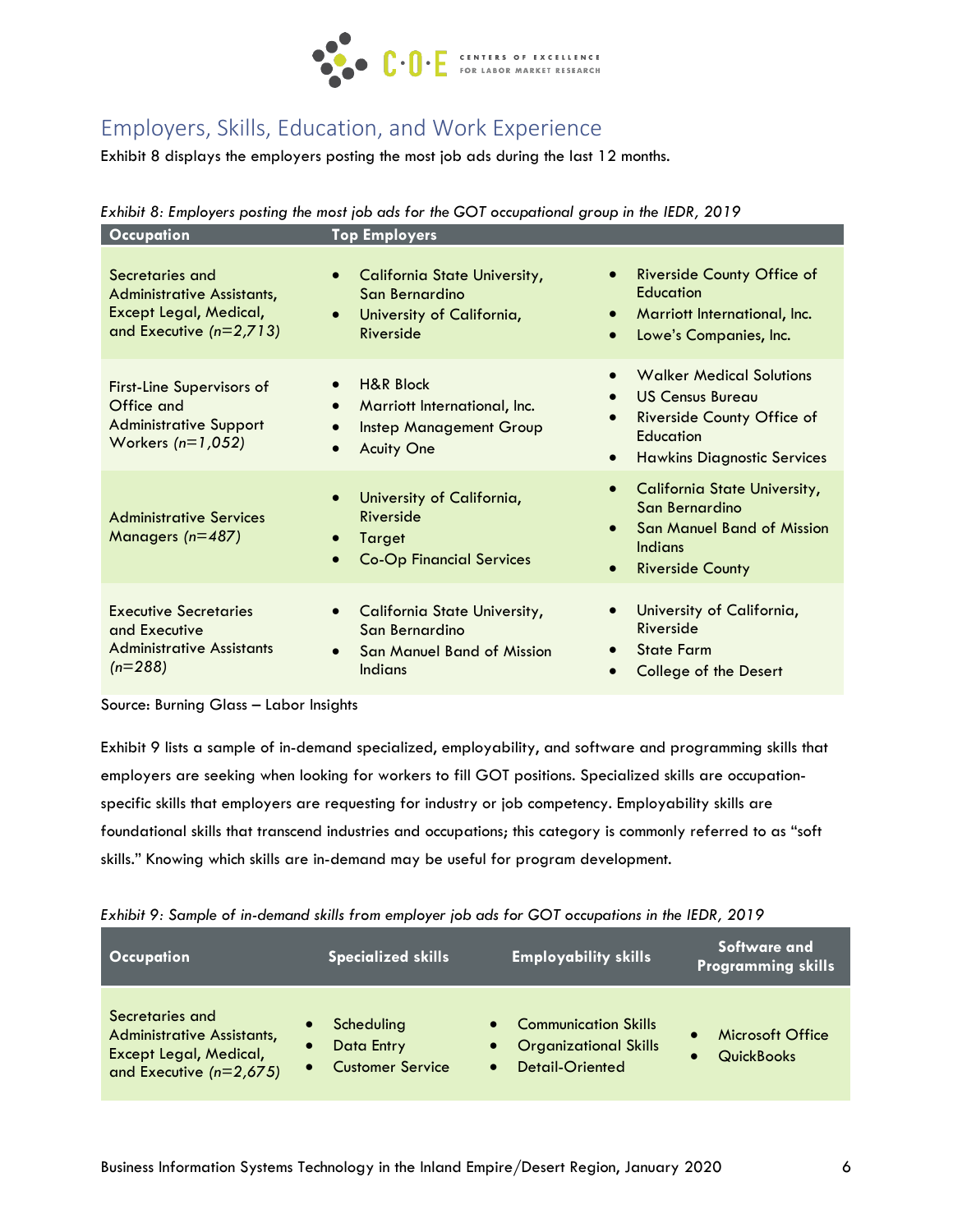

| <b>Occupation</b>                                                                                      | <b>Specialized skills</b>                                                                 | <b>Employability skills</b>                                                                                     | Software and<br><b>Programming skills</b> |
|--------------------------------------------------------------------------------------------------------|-------------------------------------------------------------------------------------------|-----------------------------------------------------------------------------------------------------------------|-------------------------------------------|
| <b>First-Line Supervisors of</b><br>Office and Administrative<br><b>Support Workers</b><br>$(n=1,080)$ | <b>Customer Service</b><br>$\bullet$<br><b>Office Management</b><br>Scheduling            | <b>Communication Skills</b><br><b>Organizational Skills</b><br>$\bullet$<br><b>Problem Solving</b><br>$\bullet$ | Microsoft Office<br>$\bullet$             |
| <b>Administrative Services</b><br>Managers $(n=487)$                                                   | <b>Budgeting</b><br>Scheduling<br>$\bullet$<br><b>Staff Management</b><br>$\bullet$       | <b>Communication Skills</b><br>Planning<br>$\bullet$<br><b>Organizational Skills</b><br>$\bullet$               | Microsoft Office                          |
| Executive Secretaries and<br>Executive Administrative<br>Assistants ( $n=304$ )                        | Scheduling<br><b>Travel</b><br>$\bullet$<br>Arrangements<br><b>Budgeting</b><br>$\bullet$ | <b>Communication Skills</b><br><b>Organizational Skills</b><br><b>Detail-Oriented</b><br>$\bullet$              | Microsoft Office<br>$\bullet$             |

Source: Burning Glass – Labor Insights

Exhibit 10 displays the entry-level education level education typically required to enter each occupation according to the Bureau of Labor Statistics, educational attainment for incumbent workers with "some college, no degree" and an "associate degree" according to the U.S. Census, and the minimum advertised education requirement requested by employers in online job ads.

| Exhibit 10: Typical entry-level education, educational attainment, and minimum advertised education requirements |  |
|------------------------------------------------------------------------------------------------------------------|--|
| for the GOT occupational group in the IEDR, 2019                                                                 |  |

|                                                                                                    |                                                                                | <b>Educational</b>                                                                                                                                | <b>Minimum Advertised Education</b><br><b>Requirement from Job Ads</b> |                                                     |                            |                                          |
|----------------------------------------------------------------------------------------------------|--------------------------------------------------------------------------------|---------------------------------------------------------------------------------------------------------------------------------------------------|------------------------------------------------------------------------|-----------------------------------------------------|----------------------------|------------------------------------------|
| <b>Occupation</b>                                                                                  | <b>Typical</b><br><b>Entry-Level</b><br><b>Education</b><br><b>Requirement</b> | <b>Attainment</b><br>(Percentage of<br>incumbent workers with<br>a Community College<br><b>Credential or Some</b><br>Postsecondary<br>Coursework) | Number<br>of job<br>postings                                           | High school<br>diploma or<br>vocational<br>training | <b>Associate</b><br>degree | <b>Bachelor's</b><br>degree or<br>higher |
| Secretaries and<br>Administrative<br><b>Assistants, Except</b><br>Legal, Medical, and<br>Executive | High school<br>diploma or<br>equivalent                                        | 47%                                                                                                                                               | 1,808                                                                  | 78%                                                 | 10%                        | 12%                                      |
| <b>First-Line Supervisors</b><br>of Office and<br><b>Administrative Support</b><br>Workers         | High school<br>diploma or<br>equivalent                                        | 40%                                                                                                                                               | 662                                                                    | 43%                                                 | 9%                         | 48%                                      |
| <b>Administrative Services</b><br><b>Managers</b>                                                  | Bachelor's<br>degree                                                           | 38%                                                                                                                                               | 391                                                                    | 28%                                                 | 6%                         | 66%                                      |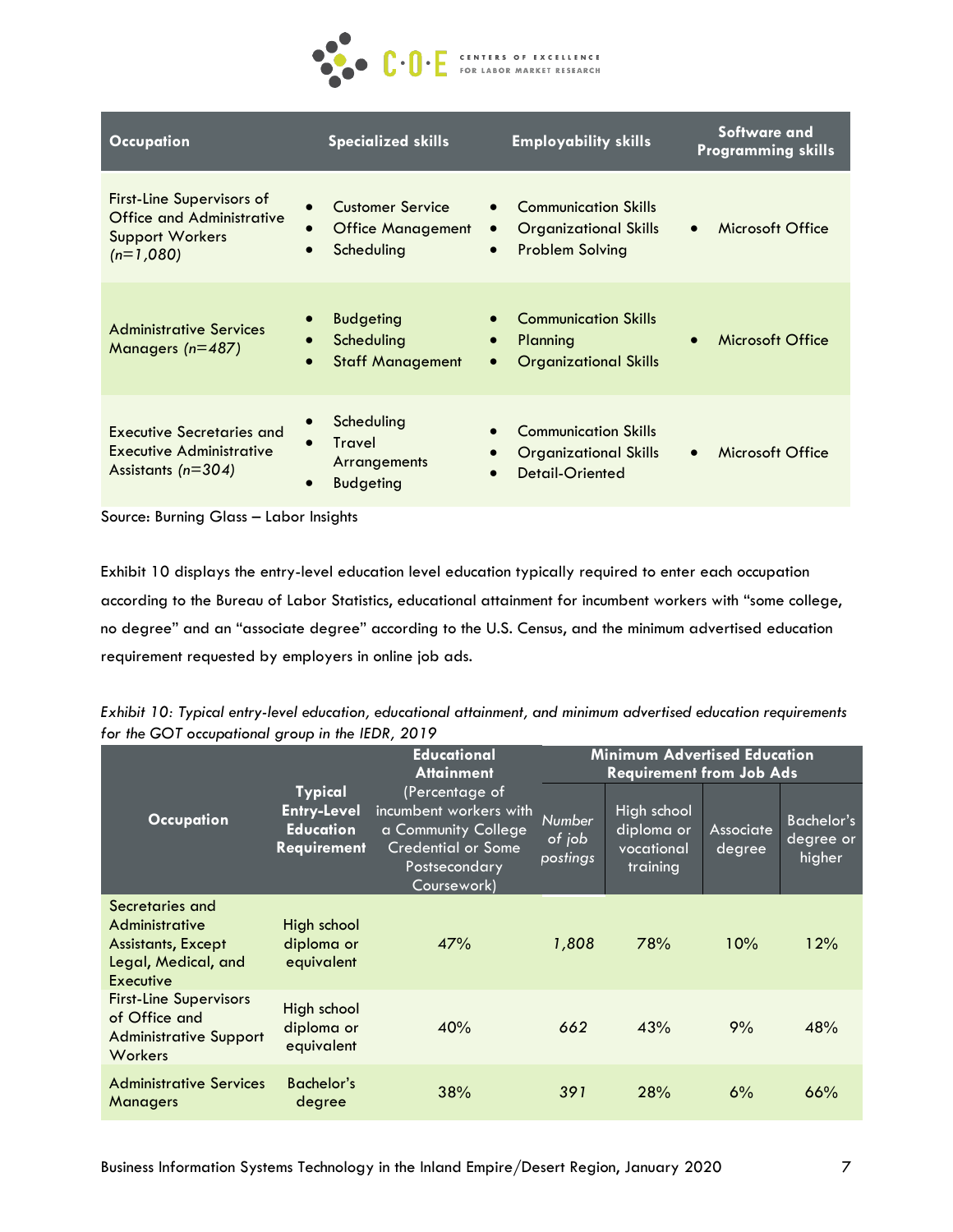

|                                                                                      |                                                                                                                                                                                                         | <b>Educational</b><br><b>Attainment</b> |                              | <b>Minimum Advertised Education</b><br><b>Requirement from Job Ads</b> |                     |                                          |
|--------------------------------------------------------------------------------------|---------------------------------------------------------------------------------------------------------------------------------------------------------------------------------------------------------|-----------------------------------------|------------------------------|------------------------------------------------------------------------|---------------------|------------------------------------------|
| <b>Occupation</b>                                                                    | <b>Typical</b><br>(Percentage of<br>incumbent workers with<br><b>Entry-Level</b><br><b>Education</b><br>a Community College<br><b>Credential or Some</b><br>Requirement<br>Postsecondary<br>Coursework) |                                         | Number<br>of job<br>postings | High school<br>diploma or<br>vocational<br>training                    | Associate<br>degree | <b>Bachelor's</b><br>degree or<br>higher |
| <b>Executive Secretaries</b><br>and Executive<br>Administrative<br><b>Assistants</b> | High school<br>diploma or<br>equivalent                                                                                                                                                                 | 47%                                     | 210                          | 50%                                                                    | 9%                  | 41%                                      |

Source: EMSI 2019.4, Burning Glass – Labor Insights

Exhibit 11 displays the work experience typically required to enter each occupation and the real-time work experience requirements from employer job ads.

*Exhibit 11: Work experience required and real-time work experience requirements, 2019*

|                                                                                          | <b>Work Experience</b>    |                           | <b>Real-Time Work Experience</b>           |             |     |  |  |
|------------------------------------------------------------------------------------------|---------------------------|---------------------------|--------------------------------------------|-------------|-----|--|--|
| <b>Occupation</b>                                                                        | <b>Typically Required</b> | Number of job<br>postings | $\overline{0-2 \text{ years}}$ 3 - 5 years | $6 +$ years |     |  |  |
| Secretaries and<br>Administrative Assistants,<br>Except Legal, Medical,<br>and Executive | None                      | 1,598                     | 63%                                        | 35%         | 2%  |  |  |
| <b>First-Line Supervisors of</b><br>Office and Administrative<br><b>Support Workers</b>  | Less than 5 years         | 682                       | 41%                                        | 50%         | 9%  |  |  |
| <b>Administrative Services</b><br><b>Managers</b>                                        | Less than 5 years         | 366                       | 34%                                        | 48%         | 18% |  |  |
| Executive Secretaries and<br><b>Executive Administrative</b><br><b>Assistants</b>        | Less than 5 years         | 182                       | 25%                                        | 67%         | 8%  |  |  |

Source: EMSI 2019.4, Burning Glass – Labor Insights

# Student Completions for General Office Technology Programs

Exhibits 12 & 14 display completion data for the California Community College office technology/office computer applications (0514.00) program and the office management (0514.40) program between 2015 and 2018, as well as enrollments in the 2016/17 academic year. The student completion and outcome methodology are available on page 30.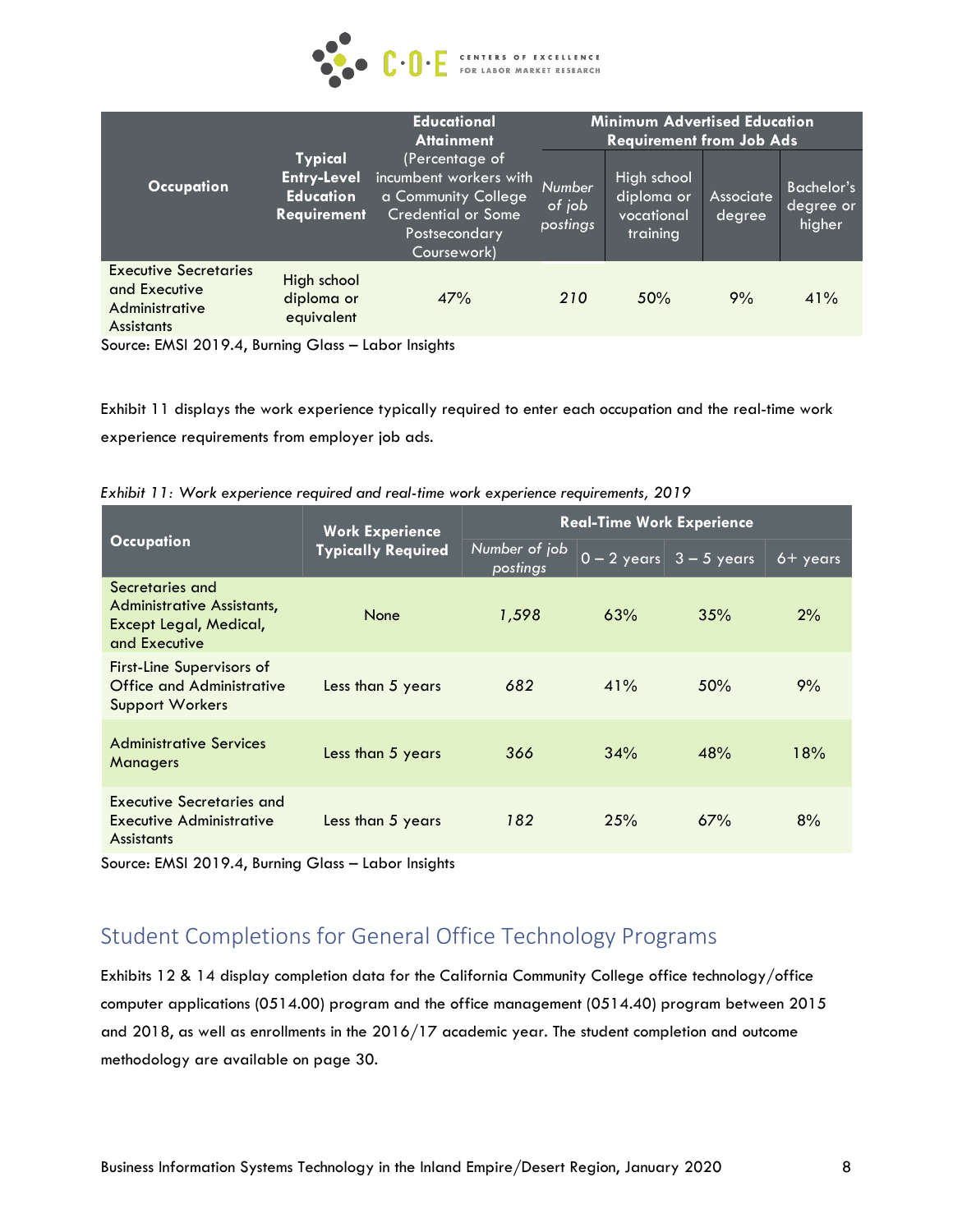

#### **General Office Technology Programs:**

- 0514.00 Office Technology/Office Computer Applications: *149 avg. awards*
- 0514.40 Office Management: *25 avg. awards*
- 52.0401 Administrative Assistant and Secretarial Science, General: *62 avg. annual awards*
- *52.407 – Business/Office Automation/Technology/Data Entry: 60 avg. annual awards*
- *52.408 – General Office Occupations and Clerical Services: 115 avg. annual awards*

|                                                                                 | . .                                                 | <b>Certificates</b>                                     |                                                 |                                          | <b>Degrees</b>              | <b>CCC Annual</b>                                                  | <b>CCC</b>                                                |
|---------------------------------------------------------------------------------|-----------------------------------------------------|---------------------------------------------------------|-------------------------------------------------|------------------------------------------|-----------------------------|--------------------------------------------------------------------|-----------------------------------------------------------|
| 0514.00 - Office<br>Technology/Office<br><b>Computer</b><br><b>Applications</b> | $6$ to $\leq$ 18<br><b>Semester</b><br><b>Units</b> | <b>18 to</b><br>$30$<br><b>Semester</b><br><b>Units</b> | 30 to $< 60$<br><b>Semester</b><br><b>Units</b> | <b>Associate</b><br>of Science<br>(A.S.) | <b>Associate</b><br>of Arts | <b>Average</b><br>Credentials,<br>Academic<br>Years<br>$2015 - 18$ | <b>Enrollments,</b><br><b>Academic</b><br>Year<br>2016-17 |
| <b>Barstow</b>                                                                  |                                                     |                                                         |                                                 |                                          |                             |                                                                    | 94                                                        |
| <b>Chaffey</b>                                                                  | 1                                                   | 31                                                      | 5                                               | 8                                        | ٠                           | 46                                                                 | 1,657                                                     |
| <b>Copper Mountain</b>                                                          |                                                     | $\overline{\phantom{a}}$                                |                                                 |                                          | $\overline{\phantom{a}}$    |                                                                    |                                                           |
| <b>Desert</b>                                                                   |                                                     | 9                                                       | ٠                                               |                                          | ٠                           | 9                                                                  |                                                           |
| <b>Moreno Valley</b>                                                            |                                                     | $\blacksquare$                                          | $\blacksquare$                                  |                                          | $\overline{\phantom{a}}$    |                                                                    | 89                                                        |
| Mt. San Jacinto                                                                 |                                                     | $\overline{\phantom{a}}$                                | 10                                              | 14                                       | ٠                           | 25                                                                 | 811                                                       |
| <b>Norco</b>                                                                    |                                                     | $\qquad \qquad \blacksquare$                            |                                                 |                                          | ٠                           |                                                                    | 111                                                       |
| <b>Palo Verde</b>                                                               | 13                                                  |                                                         | ٠                                               |                                          | ٠                           | 13                                                                 |                                                           |
| <b>Riverside</b>                                                                | 13                                                  | 3                                                       | 3                                               |                                          | $\overline{\phantom{a}}$    | 19                                                                 | 844                                                       |
| San Bernardino                                                                  | 1                                                   | $\overline{\phantom{0}}$                                | 9                                               |                                          | $\overline{A}$              | 15                                                                 | 563                                                       |
| <b>Victor Valley</b>                                                            |                                                     | 3                                                       | 3                                               | 16                                       | ٠                           | 23                                                                 | 1,538                                                     |
| Total                                                                           | 29                                                  | 46                                                      | 31                                              | 39                                       | $\overline{\mathbf{4}}$     | 149                                                                | 5,716                                                     |

*Exhibit 12: 2015-18 annual average community college credentials and enrollments for the office technology/office computer applications program in the IEDR*

Source: LaunchBoard, MIS Data Mart

Community college student outcome information based on the selected TOP code and region is provided in Exhibit 13.

| Exhibit 13: 0514.00 – Office technology/office computer applications strong workforce program outcomes                                                |                                                 |              |  |  |  |
|-------------------------------------------------------------------------------------------------------------------------------------------------------|-------------------------------------------------|--------------|--|--|--|
| <b>Strong Workforce Program Metrics:</b><br>0514.00 - Office Technology/Office Computer Applications<br>Academic Year 2016-17, unless noted otherwise | <b>Inland</b><br><b>Empire/Desert</b><br>region | California   |  |  |  |
| Course enrollments                                                                                                                                    | 5,716                                           | 102,321      |  |  |  |
| Completed 9+ career education units in one year (2017-18)                                                                                             | 1,002 (28%)                                     | 10,828 (24%) |  |  |  |
| Economically disadvantaged students                                                                                                                   | 83%                                             | 71%          |  |  |  |
| Students who attained a noncredit workforce milestone in a year                                                                                       |                                                 | 59%          |  |  |  |

Business Information Systems Technology in the Inland Empire/Desert Region, January 2020 9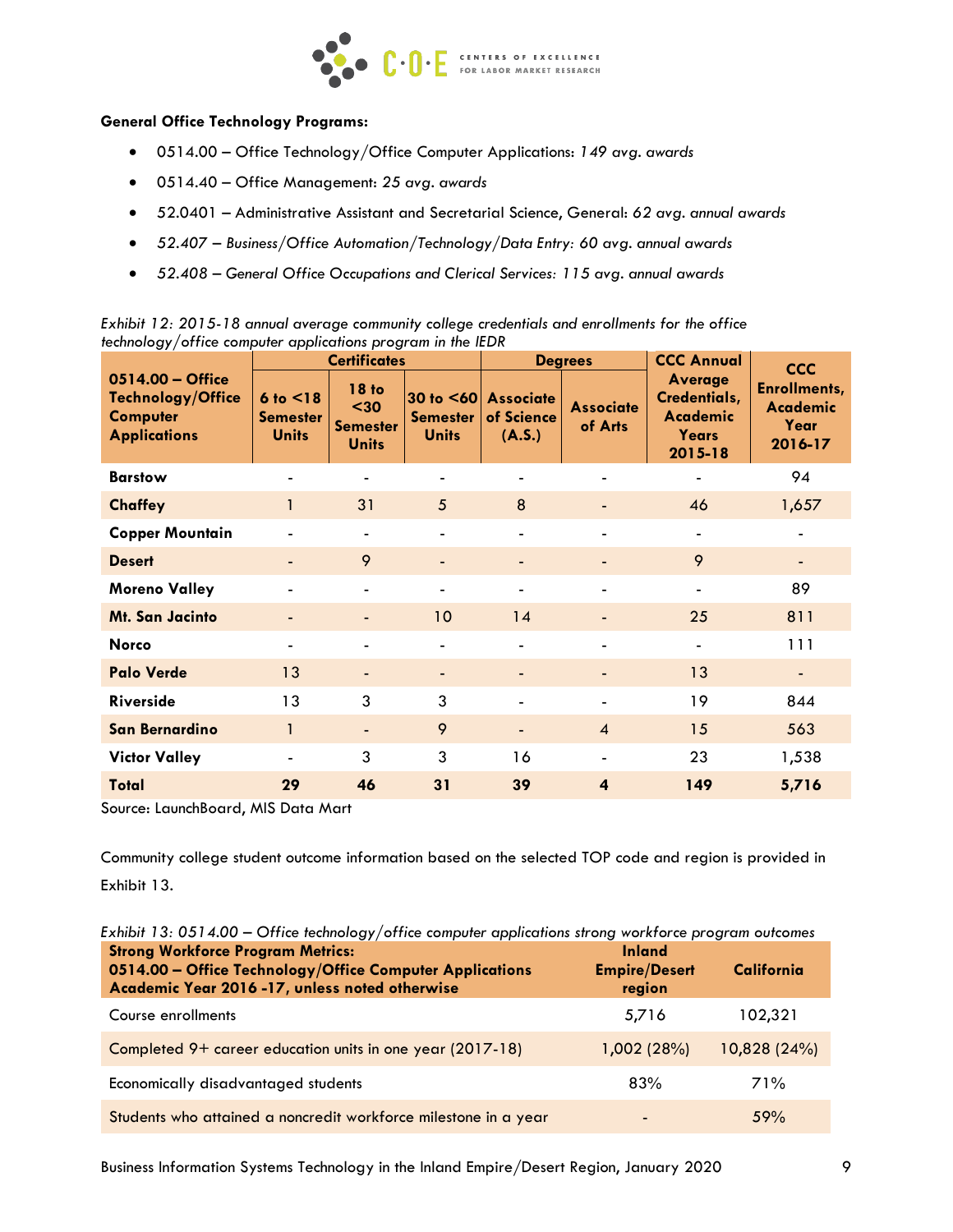

| <b>Strong Workforce Program Metrics:</b><br>0514.00 - Office Technology/Office Computer Applications<br>Academic Year 2016 -17, unless noted otherwise | <b>Inland</b><br><b>Empire/Desert</b><br>region | California |
|--------------------------------------------------------------------------------------------------------------------------------------------------------|-------------------------------------------------|------------|
| Students who earned a degree, certificate, or attained<br>apprenticeship (2017-18)                                                                     | 144                                             | 1,492      |
| Transferred to a four-year institution (transfers)                                                                                                     | 59                                              | 1,324      |
| Job closely related to the field of study (2015-16)                                                                                                    | 59%                                             | 68%        |
| Median annual earnings (all exiters)                                                                                                                   | \$25,380                                        | \$28,508   |
| Median change in earnings (all exiters)                                                                                                                | 28%                                             | 26%        |
| Attained a living wage (completers and skills-builders)                                                                                                | 52%                                             | 44%        |

Sources: LaunchBoard Community College Pipeline and Strong Workforce Program Metrics

*Exhibit 14: 2015-18 annual average community college credentials and enrollments for the office management program in the IEDR*

|                                         |                                              | <b>Certificates</b>                             | <b>Degrees</b>                        | <b>CCC Annual</b>                                                  | <b>CCC</b>                                             |
|-----------------------------------------|----------------------------------------------|-------------------------------------------------|---------------------------------------|--------------------------------------------------------------------|--------------------------------------------------------|
| $0514.40 -$ Office<br><b>Management</b> | 6 to < 18<br><b>Semester</b><br><b>Units</b> | 30 to $< 60$<br><b>Semester</b><br><b>Units</b> | <b>Associate of</b><br>Science (A.S.) | <b>Average</b><br>Credentials,<br><b>Academic Years</b><br>2015-18 | <b>Enrollments,</b><br><b>Academic</b><br>Year 2016-17 |
| Chaffey                                 | $\blacksquare$                               |                                                 | 11                                    | 18                                                                 | 47                                                     |
| <b>Mt. San Jacinto</b>                  | $\blacksquare$                               |                                                 | $\overline{\phantom{a}}$              | $\overline{\phantom{0}}$                                           | 86                                                     |
| Riverside                               | 4                                            | $\blacksquare$                                  | 3                                     | 7                                                                  | $\blacksquare$                                         |
| Total                                   | 4                                            | 7                                               | 14                                    | 25                                                                 | 133                                                    |

Source: LaunchBoard, MIS Data Mart

Community college student outcome information based on the selected TOP code and region is provided in Exhibit 15.

| <b>Strong Workforce Program Metrics:</b><br>0514.40 - Office Management<br>Academic Year 2016-17, unless noted otherwise | <b>Inland</b><br><b>Empire/Desert</b><br>region | California |
|--------------------------------------------------------------------------------------------------------------------------|-------------------------------------------------|------------|
| Course enrollments                                                                                                       | 133                                             | 500        |
| Completed 9+ career education units in one year (2017-18)                                                                | 67(61%)                                         | 164(48%)   |
| Economically disadvantaged students                                                                                      | 90%                                             | 87%        |
| Students who earned a degree, certificate, or attained<br>apprenticeship (2017-18)                                       | 19                                              | 40         |
| Median annual earnings (all exiters)                                                                                     | \$16,208                                        | \$23,396   |
| Median change in earnings (all exiters)                                                                                  | (4% )                                           | 18%        |
| Attained a living wage (completers and skills-builders)                                                                  |                                                 | 39%        |

*Exhibit 15: 0514.40 – Office management strong workforce program outcomes*

Sources: LaunchBoard Community College Pipeline and Strong Workforce Program Metrics

Business Information Systems Technology in the Inland Empire/Desert Region, January 2020 10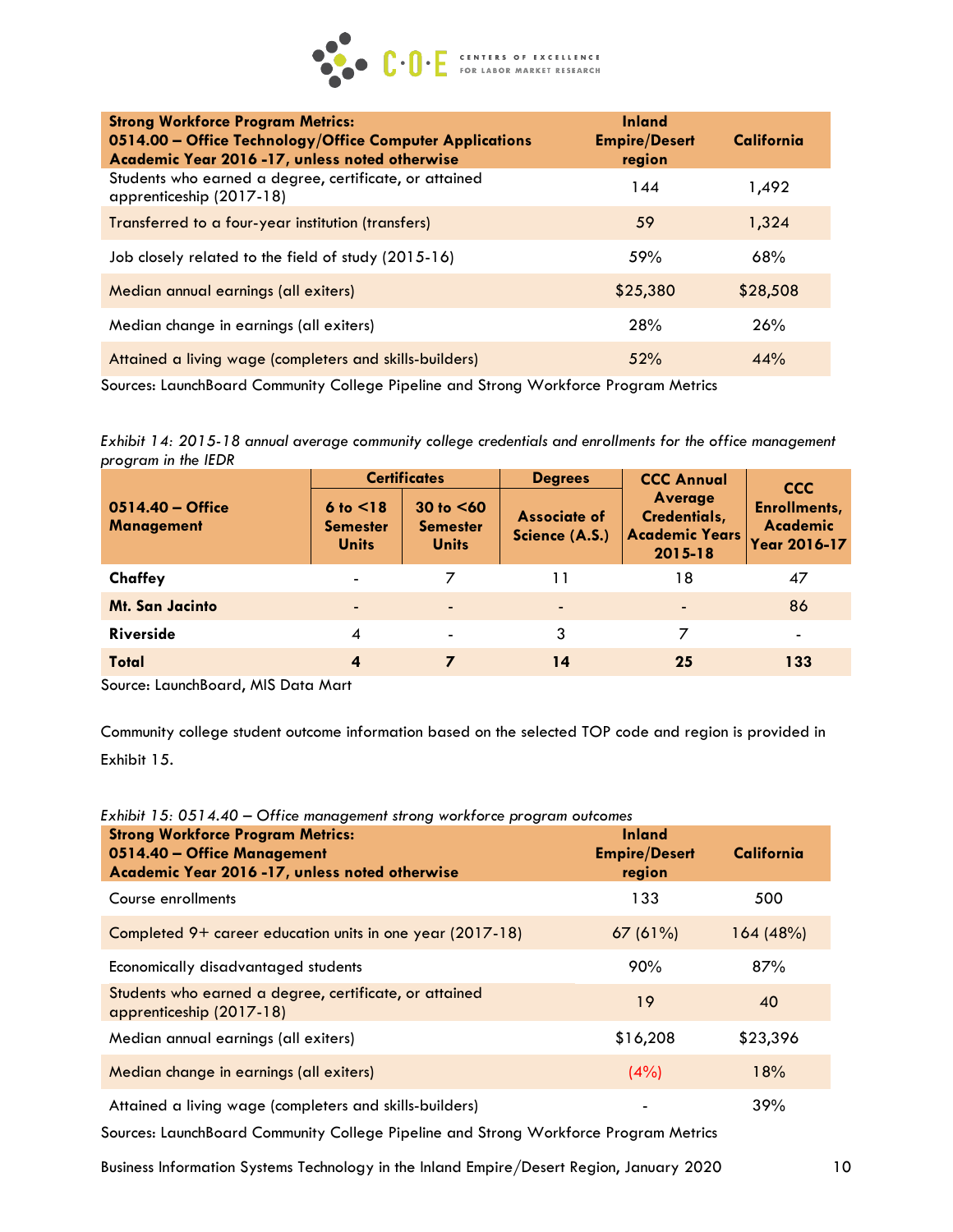

Exhibits 16 – 18 display general office awards conferred outside the community college system.

*Exhibit 16: Annual average other educational program student completions for administrative assistant and secretarial science, general programs in the Inland Empire/Desert Region*

| 52.0401 Administrative Assistant and Secretarial Science,<br><b>General (CIP Program)</b> | <b>Other Educational Institutions</b><br><b>Annual Average Certificates or</b><br>Other Credit Awards (2014-17) |
|-------------------------------------------------------------------------------------------|-----------------------------------------------------------------------------------------------------------------|
| <b>California Technical Academy</b>                                                       |                                                                                                                 |
| Award $\leq 1$ academic year                                                              | 49                                                                                                              |
| Riverside County Office of Education-School of Career Education                           |                                                                                                                 |
| Award $\leq 1$ academic year                                                              | 13                                                                                                              |
| Total annual average other awards                                                         | 62                                                                                                              |
| Source: IPEDS                                                                             |                                                                                                                 |

*Exhibit 17: Annual average other educational program student completions for business/office automation/technology/data entry programs in the Inland Empire/Desert Region*

| 52.407 Business/Office Automation/Technology/Data Entry<br>(CIP Program) | <b>Other Educational Institutions</b><br><b>Annual Average Certificates or</b><br><b>Other Credit Awards (2014-17)</b> |
|--------------------------------------------------------------------------|------------------------------------------------------------------------------------------------------------------------|
| <b>California Technical Academy</b>                                      |                                                                                                                        |
| Award $\leq 1$ academic year                                             | 15                                                                                                                     |
| <b>CET - Coachella</b>                                                   |                                                                                                                        |
| Award $1 < 2$ academic years                                             | 44                                                                                                                     |
| Total annual average other awards<br>Source: IPEDS                       | 60                                                                                                                     |

*Exhibit 18: Annual average other educational program student completions for general office occupations and clerical services programs in the Inland Empire/Desert Region*

| 52.408 General Office Occupations and Clerical Services (CIP<br>Program) | <b>Other Educational Institutions</b><br><b>Annual Average Certificates or</b><br><b>Other Credit Awards (2014-17)</b> |
|--------------------------------------------------------------------------|------------------------------------------------------------------------------------------------------------------------|
| <b>UEI College-Riverside</b>                                             |                                                                                                                        |
| Award $1 < 2$ academic years                                             | 61                                                                                                                     |
| United Education Institute-Ontario                                       |                                                                                                                        |
| Award $1 < 2$ academic years                                             | 54                                                                                                                     |
| Total annual average other awards                                        | 115                                                                                                                    |
| Source: IPEDS                                                            |                                                                                                                        |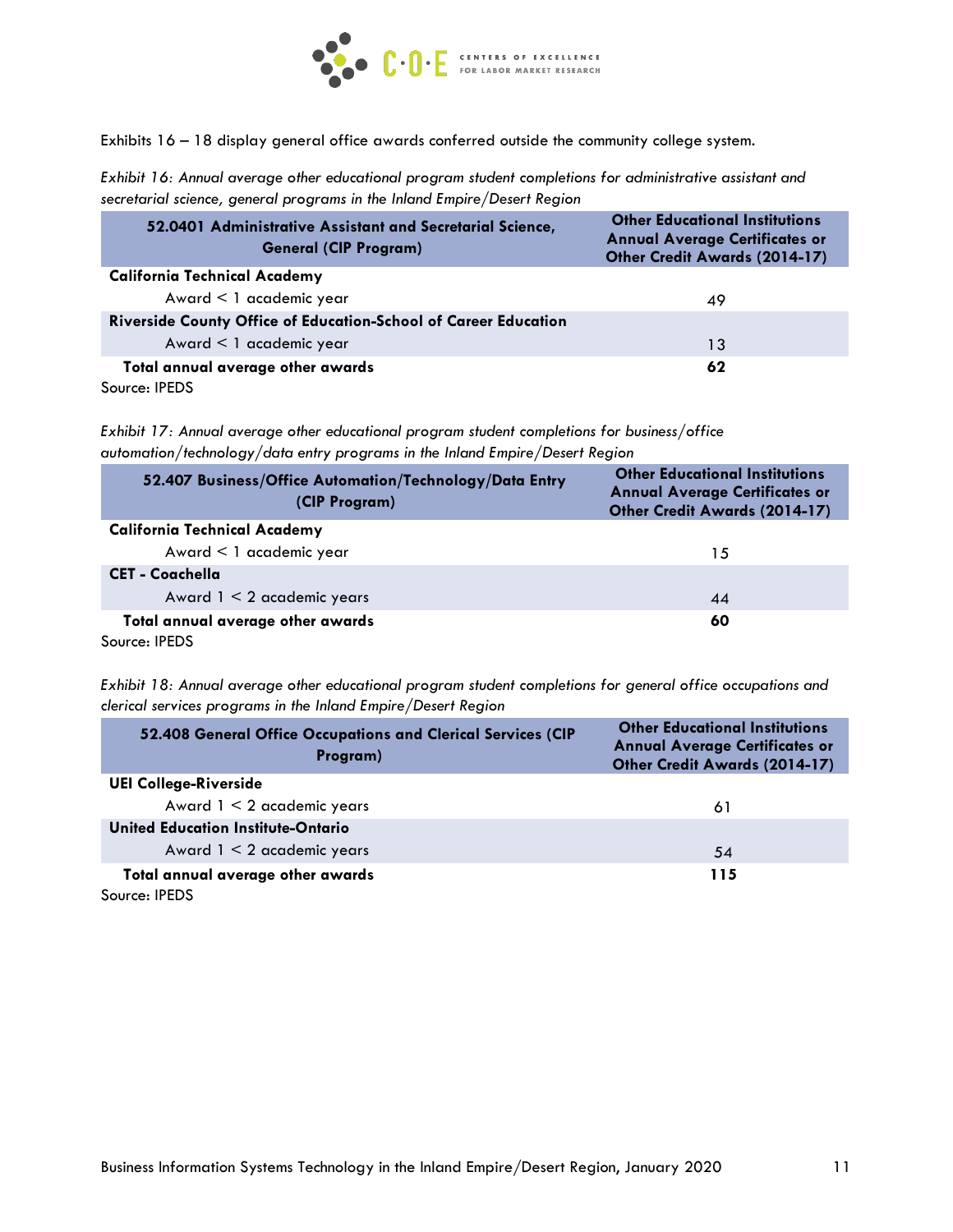

# Legal Office Technology and Court Reporting

# Job Opportunities

In 2018, there were 1,745 legal office technology and court reporting (LOT) jobs in the IEDR. This occupational group is projecting to decrease employment by 2% over the next five years. Despite this, employers in the region will need to add 886 workers over the next five years to backfill jobs that workers are permanently vacating (includes retirements). Exhibit 19 displays five-year projected job growth, and Exhibit 20 displays historical and projected jobs for the LOT occupational group in the IEDR.

| Region                   | 2018 Jobs | 5-Year $%$<br>Change<br>(New Jobs) | 5-Year<br><b>Openings</b><br>$(New +$<br>Replacement<br>Jobs) | Annual<br><b>Openings</b><br>$(New +$<br>Replacement<br>Jobs) | $%$ of<br>workers age<br>$55+$ |
|--------------------------|-----------|------------------------------------|---------------------------------------------------------------|---------------------------------------------------------------|--------------------------------|
| <b>Legal Secretaries</b> | 1,393     | (4%)                               | 726                                                           | 145                                                           | 33%                            |
| <b>Court Reporters</b>   | 352       | 4%                                 | 160                                                           | 32                                                            | 35%                            |
| Total                    | 1,745     | (2%)                               | 886                                                           | 177                                                           | 33%                            |

*Exhibit 19: Five-year projections for the LOT occupational group in the IEDR*

Source: EMSI 2019.4



*Exhibit 20: Historical and projected jobs for the LOT occupational group, 2013 – 2023*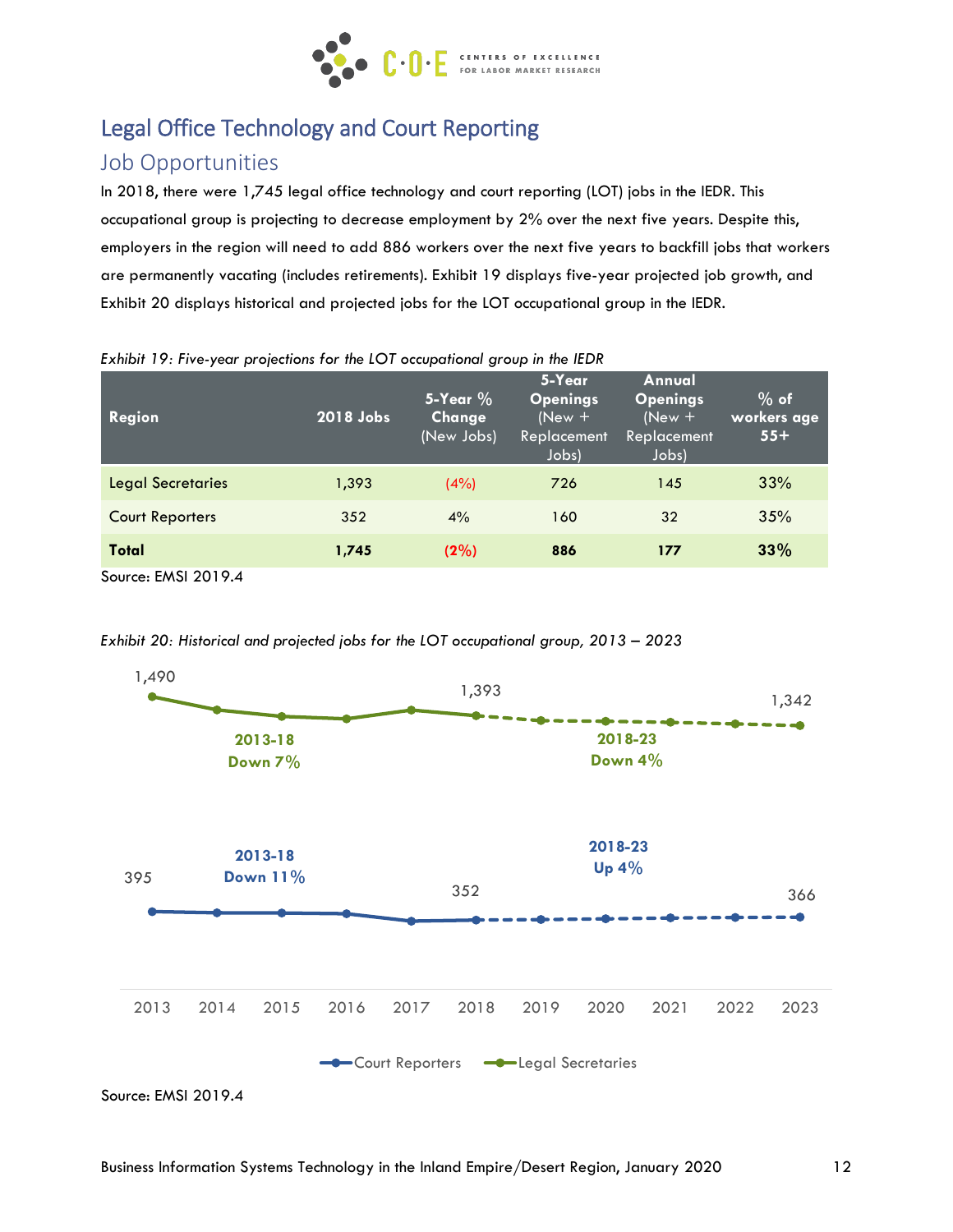

Exhibit 21 shows the number of job ads posted during the last 12 months and the average time to fill each occupation in the local region and statewide. On average, regional employers fill online job postings for the LOT occupational group within 22 days; two days shorter than the statewide average of 24 days, indicating that local employers may face fewer hiring challenges than other employers in California. During the past 12 months, there were no employer job advertisements for court reporters in the IEDR; no job posting information is available for this occupation.

| <b>Occupation</b>        | Job<br><b>Ads</b> | <b>Regional Average</b><br>Time to Fill (Days) | <b>Statewide Average</b><br>Time to Fill (Days)) |
|--------------------------|-------------------|------------------------------------------------|--------------------------------------------------|
| <b>Legal Secretaries</b> | 125               | 22                                             | 24                                               |
| <b>Court Reporters</b>   | 0                 | $\overline{\phantom{a}}$                       | $\overline{\phantom{0}}$                         |
| Total                    | 125               | 22                                             | 24                                               |

*Exhibit 21: Job ads by each of the LOT occupations in the IEDR, 2019*

Source: Burning Glass – Labor Insights

### Earnings

The entry-level wage (25 percentile) for the LOT occupational group is above the \$18.00 per hour (\$37,440 per year) "good job" wage established by the Brookings Institute in their *Advancing Opportunity in California's Inland Empire* report (Shearer, Shah & Gootman, p. 25). According to occupational guides developed by the California Labor Market Information Division, most employers provide these occupations with medical benefits when working full-time (Detailed Guide, 2019). Exhibit 22 displays the hourly earnings for the LOT occupational group in the IEDR.

| <b>Occupation</b>      | <b>Entry to Experienced</b><br><b>Hourly Earnings Range</b><br>(25 <sup>th</sup> to 75 <sup>th</sup> percentile) | Median Wage<br>(50 <sup>th</sup> percentile) | Average<br>Annual<br><b>Earnings</b> |
|------------------------|------------------------------------------------------------------------------------------------------------------|----------------------------------------------|--------------------------------------|
| <b>Court Reporters</b> | \$27.22 to \$56.93                                                                                               | \$45.25                                      | \$93,800                             |
| Legal Secretaries      | \$18.17 to \$30.85                                                                                               | \$25.36                                      | \$52,800                             |
| Source: EMSI 2019.4    |                                                                                                                  |                                              |                                      |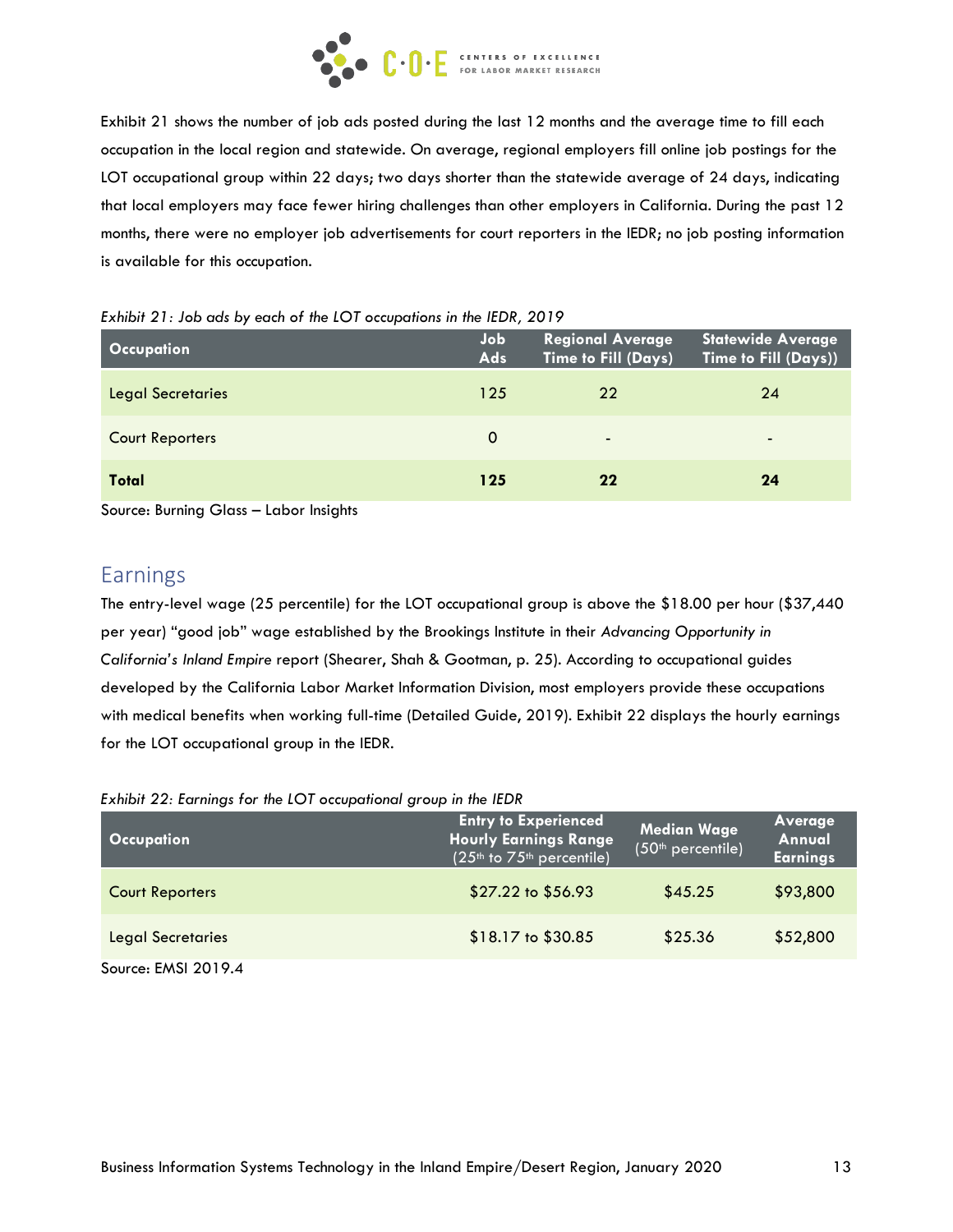

# Employers, Skills, Education, and Work Experience

Exhibit 23 displays the employers posting the most job ads for the LOT occupational group during the last 12 months. The majority of employers seeking legal secretaries only posted one advertisement over the last 12 months.

*Exhibit 23: Employers posting the most job ads for the LOT occupational group in the IEDR, 2019*

| <b>Occupation</b>          | <b>Top Employers</b>                                                |                                                                                  |
|----------------------------|---------------------------------------------------------------------|----------------------------------------------------------------------------------|
| Legal Secretaries $(n=54)$ | Benthale, McKibbin, & McKnight<br>Kent Daniels and Associates, Inc. | Home & Stone Attorneys<br>$\bullet$<br><b>San Bernardino County</b><br>$\bullet$ |
| Legal Secretaries $(n=0)$  | $\sim$                                                              |                                                                                  |

Source: Burning Glass – Labor Insights

Exhibit 24 lists a sample of in-demand specialized, employability, and software and programming skills that employers are seeking when looking for workers to fill LOT positions. Specialized skills are occupation-specific skills that employers are requesting for industry or job competency. Employability skills are foundational skills that transcend industries and occupations; this category is commonly referred to as "soft skills." Knowing which skills are in-demand may be useful for program development.

| <b>Occupation</b>                 | <b>Specialized skills</b>                                                                                                                                                          | <b>Employability skills</b>                                                                                                                                                       | Software and<br><b>Programming skills</b> |
|-----------------------------------|------------------------------------------------------------------------------------------------------------------------------------------------------------------------------------|-----------------------------------------------------------------------------------------------------------------------------------------------------------------------------------|-------------------------------------------|
| Legal Secretaries<br>$(n=119)$    | Legal Support<br>$\bullet$<br><b>Administrative Support</b><br>$\bullet$<br><b>Legal Documentation</b><br>$\bullet$<br><b>Dictation</b><br>$\bullet$<br>Transcription<br>$\bullet$ | <b>Typing</b><br>$\bullet$<br>Multi-Tasking<br>$\bullet$<br>Detail-Oriented<br>$\bullet$<br><b>Communication Skills</b><br>$\bullet$<br><b>Organizational Skills</b><br>$\bullet$ | Microsoft Office<br>$\bullet$             |
| <b>Court Reporters</b><br>$(n=0)$ |                                                                                                                                                                                    |                                                                                                                                                                                   | $\bullet$                                 |

*Exhibit 24: Sample of in-demand skills from employer job ads for LOT occupations in the IEDR, 2019*

Source: Burning Glass – Labor Insights

Exhibit 25 displays the entry-level education level education typically required to enter each occupation according to the Bureau of Labor Statistics, educational attainment for incumbent workers with "some college, no degree" and an "associate degree" according to the U.S. Census, and the minimum advertised education requirement requested by employers in online job ads.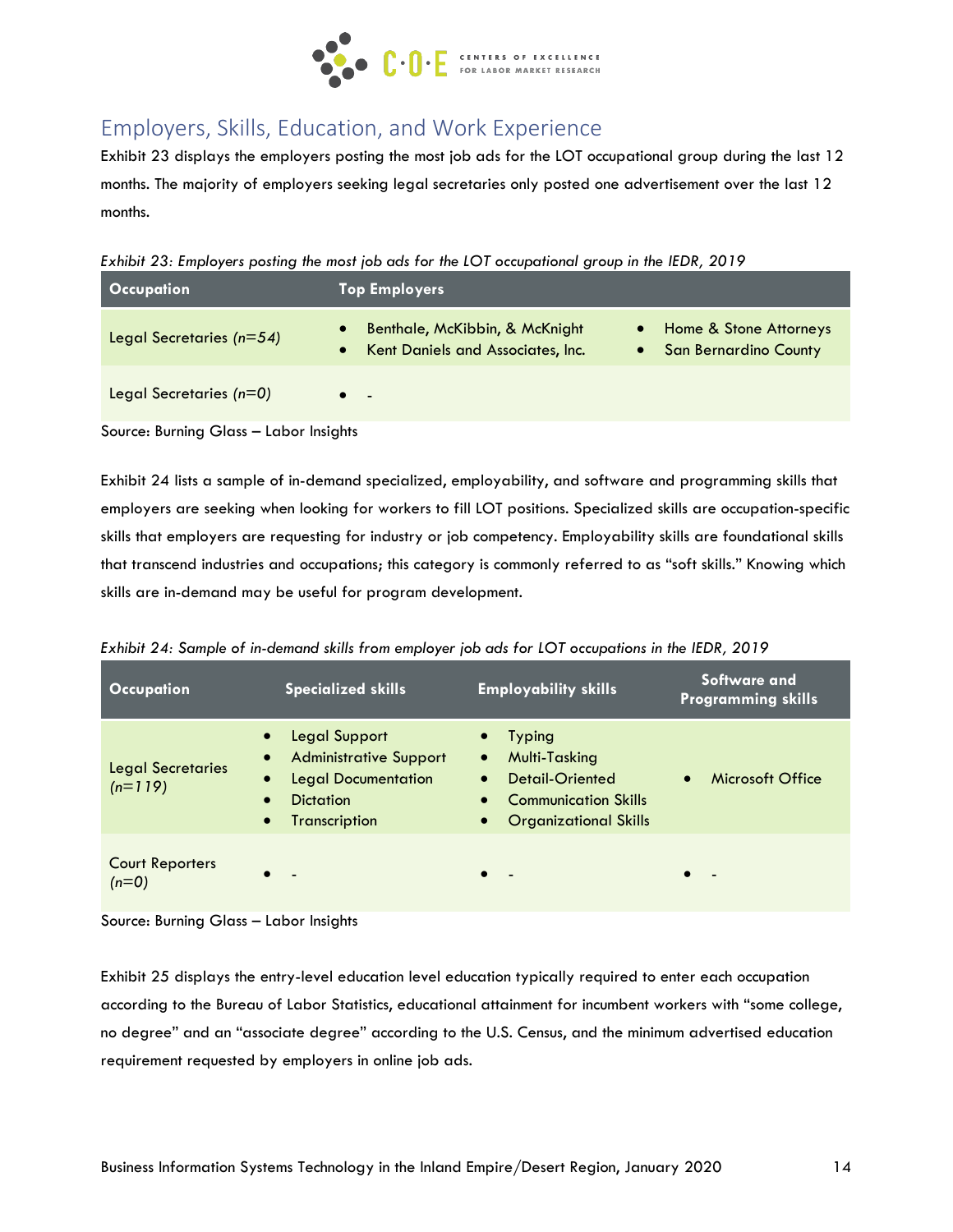

|                                          |  |  |  | Exhibit 25: Educational attainment and online job ads with minimum advertised education requirements for the |  |
|------------------------------------------|--|--|--|--------------------------------------------------------------------------------------------------------------|--|
| LOT occupational group in the IEDR, 2019 |  |  |  |                                                                                                              |  |

|                             |                                                                                | <b>Educational</b><br><b>Attainment</b>                                                                                 |                                        | <b>Minimum Advertised Education</b><br><b>Requirement from Job Ads</b> |                     |                                          |
|-----------------------------|--------------------------------------------------------------------------------|-------------------------------------------------------------------------------------------------------------------------|----------------------------------------|------------------------------------------------------------------------|---------------------|------------------------------------------|
| <b>Occupation</b>           | <b>Typical</b><br><b>Entry-Level</b><br><b>Education</b><br><b>Requirement</b> | (Percentage of<br>incumbent workers with<br>a Community College<br><b>Award or Some</b><br>Postsecondary<br>Coursework) | Number<br>of Job<br>Postings<br>$(n=)$ | High school<br>diploma or<br>vocational<br>training                    | Associate<br>degree | <b>Bachelor's</b><br>degree or<br>higher |
| Legal<br><b>Secretaries</b> | High school<br>diploma or<br>equivalent                                        | 47%                                                                                                                     | 10                                     | 60%                                                                    | $\blacksquare$      | 40%                                      |
| <b>Court Reporters</b>      | Postsecondary<br>nondegree<br>award                                            | 39%                                                                                                                     | $\Omega$                               |                                                                        | $\blacksquare$      |                                          |

Source: EMSI 2019.4, Burning Glass – Labor Insights

Exhibit 26 displays the work experience typically required to enter each occupation and the real-time work experience requirements from employer job ads.

| Exhibit 26: Work experience required and real-time work experience requirements, 2019 |  |  |  |
|---------------------------------------------------------------------------------------|--|--|--|
|                                                                                       |  |  |  |

|                          | <b>Work Experience</b>    | <b>Real-Time Work Experience</b> |                          |                                                            |                |  |
|--------------------------|---------------------------|----------------------------------|--------------------------|------------------------------------------------------------|----------------|--|
| <b>Occupation</b>        | <b>Typically Required</b> | Number of job<br>postings        |                          | $\boxed{0-2}$ years $\boxed{3-5}$ years $\boxed{6+}$ years |                |  |
| <b>Legal Secretaries</b> | None                      | 57                               | 51%                      | 40%                                                        | 9%             |  |
| <b>Court Reporters</b>   | None                      | 0                                | $\overline{\phantom{0}}$ | $\overline{\phantom{0}}$                                   | $\blacksquare$ |  |

Source: EMSI 2019.4, Burning Glass – Labor Insights

# Student Completions for Legal Office Technology Programs

Exhibit 27 displays completion data for the California Community College legal office technology (0514.10) program between 2015 and 2018, as well as enrollments in the 2016/17 academic year. The student completion and outcome methodology are available on page 30.

#### **Legal Office Technology and Court Reporting Occupational Group:**

- 0514.10 Legal Office Technology: *3 avg. annual awards*
- 22.0302 Legal Assistant/Paralegal: *22 avg. annual awards*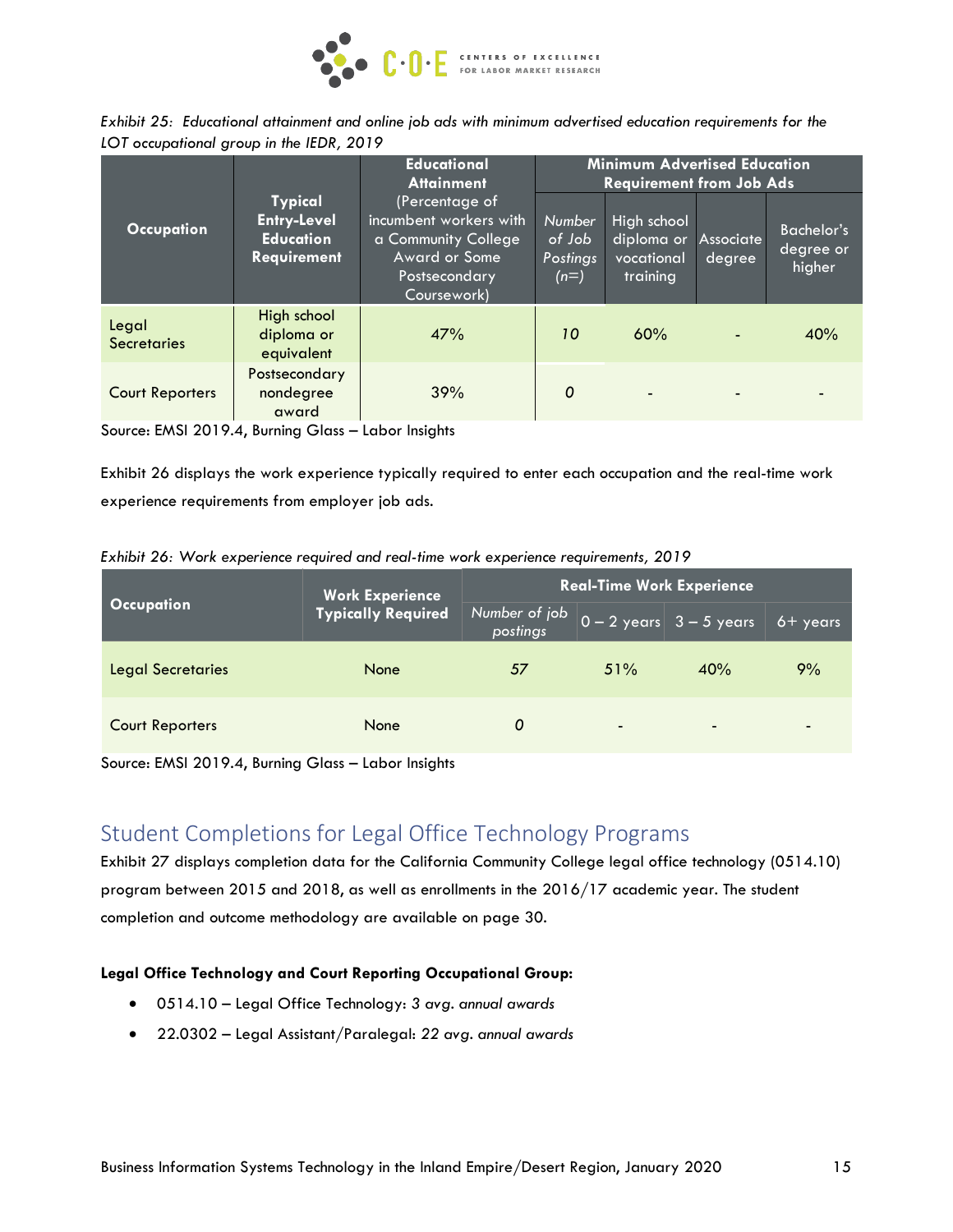

*Exhibit 27: 2015-18 annual average community college credentials and enrollments for the legal office technology program in the IEDR*

|                                        | <b>Certificates</b>                       | <b>CCC Annual Average</b>                            | <b>CCC Enrollments,</b>         |  |
|----------------------------------------|-------------------------------------------|------------------------------------------------------|---------------------------------|--|
| $0514.10 -$ Legal Office<br>Technology | $6$ to $\leq$ 18 Semester<br><b>Units</b> | <b>Credentials, Academic</b><br><b>Years 2015-18</b> | <b>Academic Year</b><br>2016-17 |  |
| <b>Riverside</b>                       |                                           |                                                      | 119                             |  |
| Total                                  | 3                                         | 3                                                    | 119                             |  |

Source: LaunchBoard, MIS Data Mart

Community college student outcome information based on the selected TOP code and region is provided in Exhibit 28.

*Exhibit 28: 0514.10 – Legal office technology strong workforce program outcomes*

| <b>Strong Workforce Program Metrics:</b><br>0514.10 - Legal Office Technology<br>Academic Year 2016 -17, unless noted otherwise | <b>Inland</b><br><b>Empire/Desert</b><br>region | California |
|---------------------------------------------------------------------------------------------------------------------------------|-------------------------------------------------|------------|
| Course enrollments                                                                                                              | 119                                             | 315        |
| Completed 9+ career education units in one year (2017-18)                                                                       | 26(25%)                                         | 103 (46%)  |
| Economically disadvantaged students                                                                                             | 82%                                             | 83%        |
| Students who earned a degree, certificate, or attained<br>apprenticeship (2017-18)                                              |                                                 | 17         |
| Median annual earnings (all exiters)                                                                                            | \$35,450                                        | \$36,848   |
| Median change in earnings (all exiters)                                                                                         | 41%                                             | 35%        |
| Attained a living wage (completers and skills-builders)                                                                         | 70%                                             | 67%        |

Sources: LaunchBoard Community College Pipeline and Strong Workforce Program Metrics

Exhibits 16 – 18 display general office awards conferred outside the community college system.

*Exhibit 29: Annual average other educational program student completions for legal assistant/paralegal programs in the IEDR*

| 22.0302 Legal Assistant/Paralegal (CIP) | <b>Other Educational Institutions</b><br><b>Annual Average Certificates or</b><br><b>Other Credit Awards</b><br>$(2014-17)$ |
|-----------------------------------------|-----------------------------------------------------------------------------------------------------------------------------|
| Platt College-Ontario                   |                                                                                                                             |
| Associate's degree                      | 9                                                                                                                           |
| <b>Platt College-Riverside</b>          |                                                                                                                             |
| Associate's degree                      | 13                                                                                                                          |
| Total annual average other awards       | 22                                                                                                                          |
| Source: <b>IPEDS</b>                    |                                                                                                                             |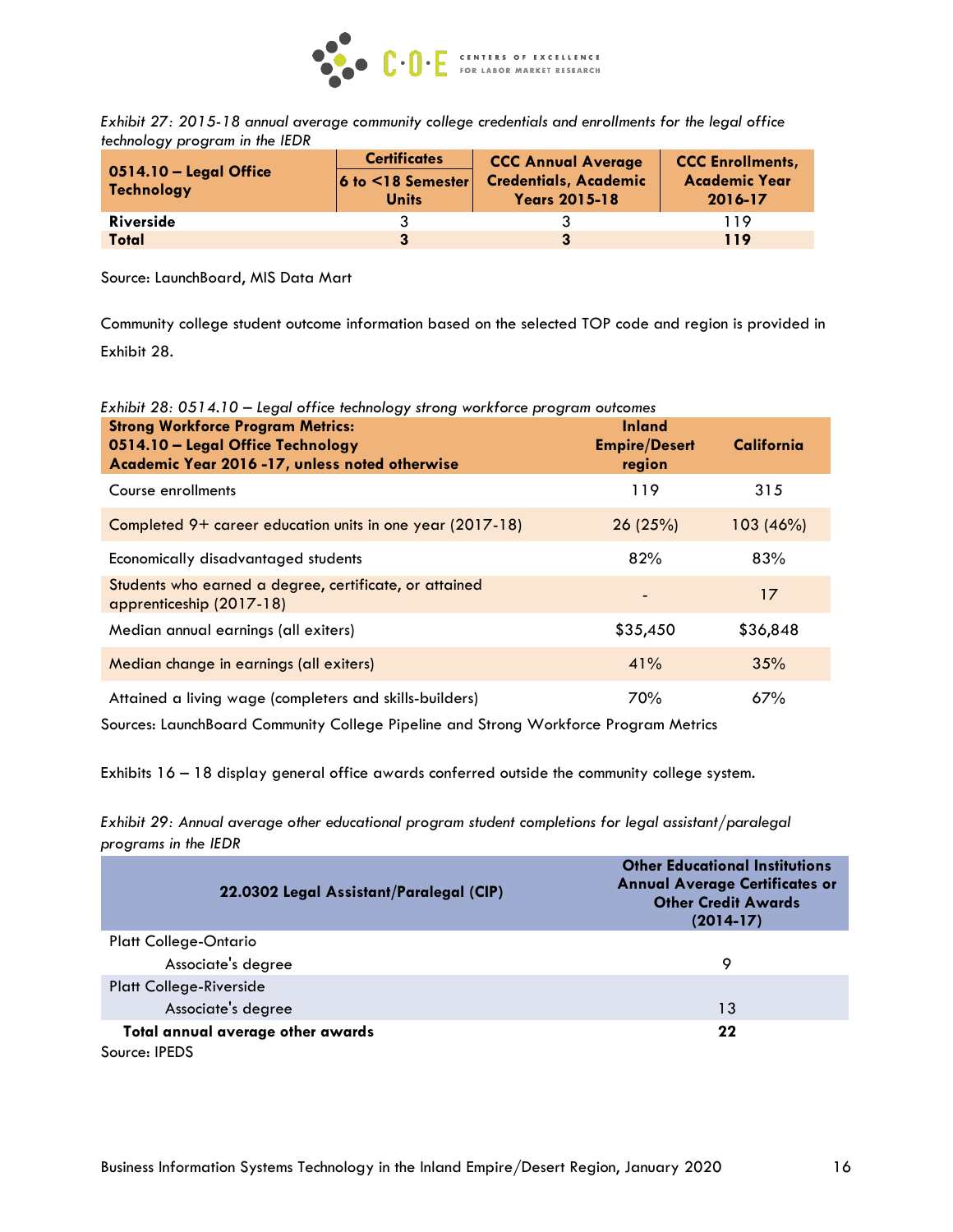

# Medical Office Technology

## Job Opportunities

In 2018, there were 22,096 medical office technology (MOT) jobs in the IEDR. This occupational group is projecting to increase employment 13% by 2023. Employers in the region will need to add 14,001 workers over the next five years to fill new jobs and backfill jobs that workers are permanently vacating (includes retirements). Exhibit 30 displays five-year projected job growth, and Exhibit 31 displays historical and projected jobs for the MOT occupational group in the IEDR.

| <b>Region</b>                                                                 | 2018 Jobs | $5$ -Year $\%$<br>Change<br>(New Jobs) | 5-Year<br><b>Openings</b><br>$(New +$<br>Replacement<br>Jobs) | <b>Annual</b><br><b>Openings</b><br>$(New +$<br>Replacement<br>Jobs) | $%$ of<br>workers age<br>$55+$ |
|-------------------------------------------------------------------------------|-----------|----------------------------------------|---------------------------------------------------------------|----------------------------------------------------------------------|--------------------------------|
| <b>Medical Assistants</b>                                                     | 8,864     | 12%                                    | 5,972                                                         | 1,194                                                                | 9%                             |
| <b>Medical Secretaries</b>                                                    | 7,515     | 12%                                    | 5,086                                                         | 1,017                                                                | 27%                            |
| <b>Medical and Health</b><br><b>Services Managers</b>                         | 3,124     | 17%                                    | 1,800                                                         | 360                                                                  | 29%                            |
| <b>Medical Records and</b><br><b>Health Information</b><br><b>Technicians</b> | 2,084     | 9%                                     | 819                                                           | 164                                                                  | 25%                            |
| Medical<br><b>Transcriptionists</b>                                           | 509       | 3%                                     | 325                                                           | 65                                                                   | 33%                            |
| Total                                                                         | 22,096    | 13%                                    | 14,001                                                        | 2,800                                                                | 20%                            |

#### *Exhibit 30: Five-year projections for the MOT occupational group in the IEDR*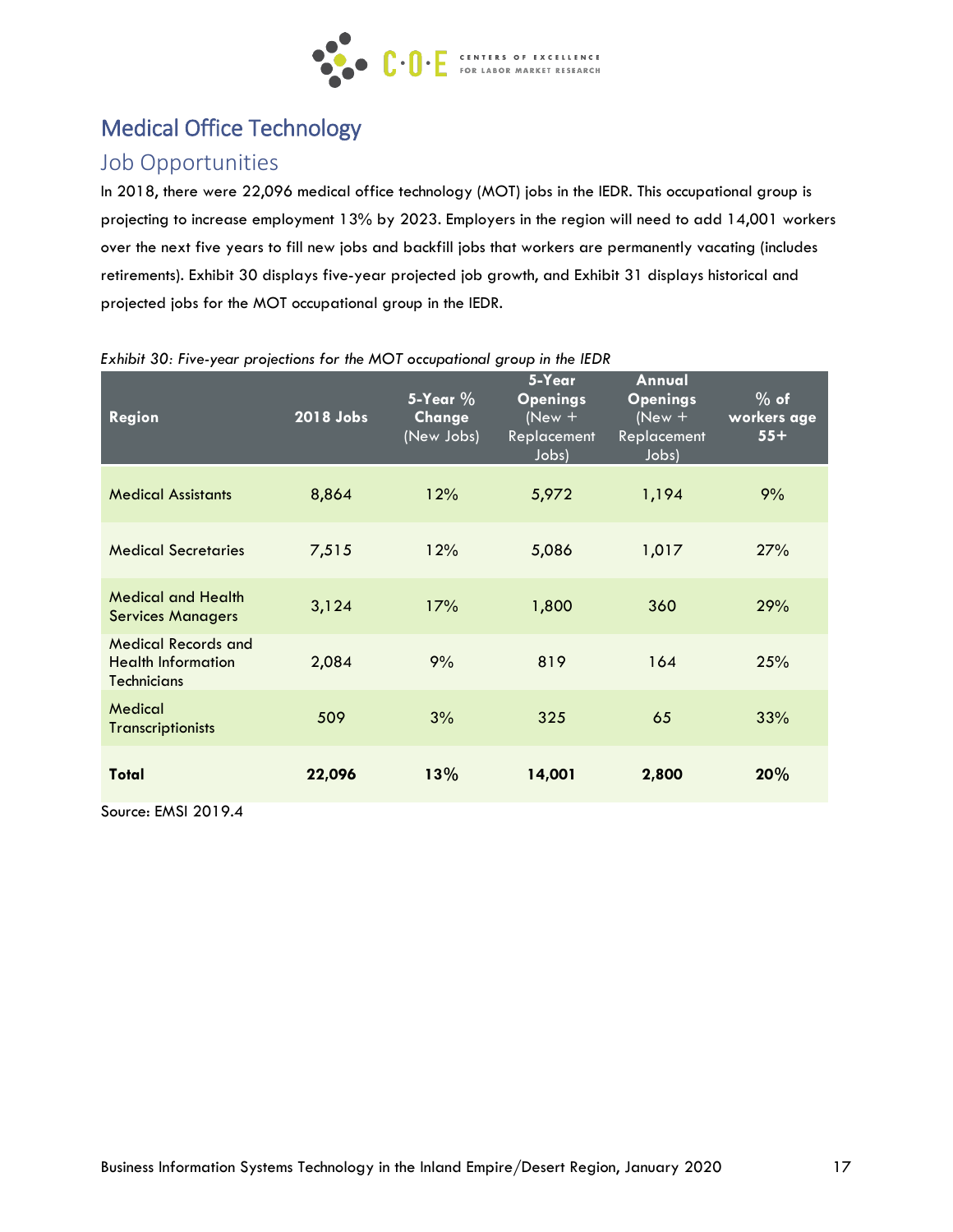





Exhibit 32 shows the number of job ads posted during the last 12 months and the average time to fill each occupation in the local region and statewide. On average, regional employers fill online job postings for the MOT occupational group within 40 days. This is the same as the statewide average of 40 days, indicating that local employers may similar challenges to other employers in California.

| <b>Occupation</b>                                                   | Job<br>Ads | <b>Regional Average</b><br>Time to Fill (Days) | <b>Statewide Average</b><br>Time to Fill (Days)) |
|---------------------------------------------------------------------|------------|------------------------------------------------|--------------------------------------------------|
| <b>Medical and Health Services Managers</b>                         | 4,194      | 42                                             | 42                                               |
| <b>Medical Records and Health Information</b><br><b>Technicians</b> | 2,289      | 44                                             | 44                                               |
| <b>Medical Secretaries</b>                                          | 1,794      | 31                                             | 31                                               |
| <b>Medical Assistants</b>                                           | 1,385      | 40                                             | 40                                               |
| <b>Medical Transcriptionists</b>                                    | 360        | 32                                             | 32                                               |
| <b>TOTAL</b>                                                        | 10,022     | 40                                             | 40                                               |

*Exhibit 32: Job ads by each of the MOT occupations in the IEDR, 2019*

Source: Burning Glass – Labor Insights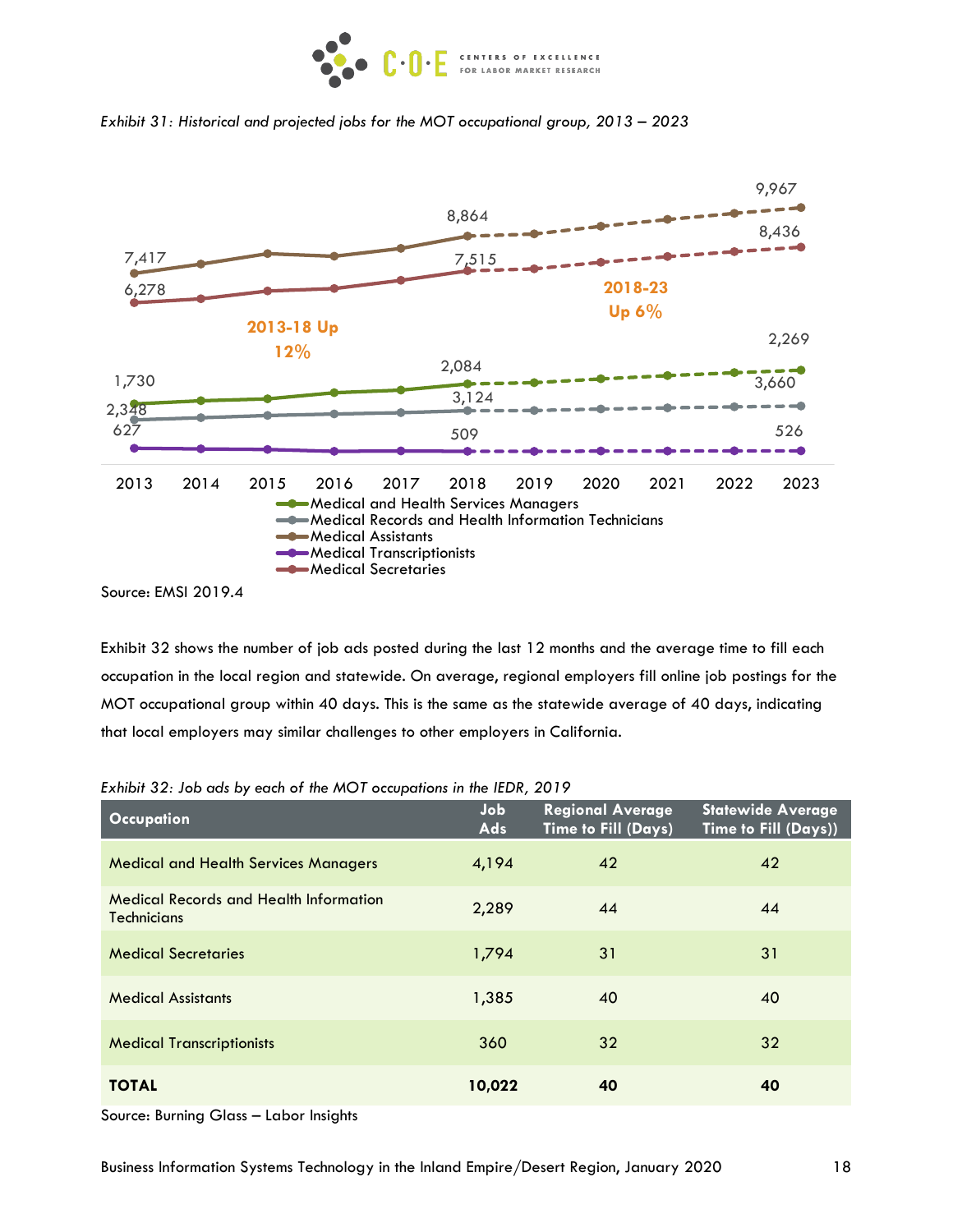

# Earnings

The experienced-level wages (75<sup>th</sup> percentile) for the MOT occupational group, except medical assistants, are above the \$18.00 per hour (\$37,440 per year) "good job" wage established by the Brookings Institute in their *Advancing Opportunity in California's Inland Empire* report (Shearer, Shah & Gootman, p. 25). According to occupational guides developed by the California Labor Market Information Division, most employers provide these occupations with medical benefits when working full-time (Detailed Guide, 2019). Exhibit 33 displays the hourly earnings for the MOT occupational group in the IEDR.

| <b>Occupation</b>                                            | <b>Entry to Experienced Hourly</b><br><b>Earnings Range</b><br>$(25th$ to $75th$ percentile) | <b>Median Wage</b><br>(50 <sup>th</sup> percentile) | <b>Average Annual</b><br><b>Earnings</b> |
|--------------------------------------------------------------|----------------------------------------------------------------------------------------------|-----------------------------------------------------|------------------------------------------|
| <b>Medical and Health Services</b><br><b>Managers</b>        | \$43.27 to \$70.89                                                                           | \$56.44                                             | \$123,000                                |
| <b>Medical Records and Health</b><br>Information Technicians | \$17.09 to \$36.34                                                                           | \$22.43                                             | \$57,500                                 |
| <b>Medical Secretaries</b>                                   | \$14.07 to \$21.49                                                                           | \$17.39                                             | \$37,600                                 |
| <b>Medical Transcriptionists</b>                             | $$11.41$ to $$26.17$                                                                         | \$17.32                                             | \$41,000                                 |
| <b>Medical Assistants</b>                                    | $$13.13$ to $$17.82$                                                                         | \$15.23                                             | \$32,700                                 |
| Source: EMSI 2019.4                                          |                                                                                              |                                                     |                                          |

#### *Exhibit 33: Earnings for the MOT occupational group in the IEDR*

# Employers, Skills, Education, and Work Experience

Exhibit 34 displays the top employers posting the most job ads for MOT occupations during the last 12 months.

| <b>Occupation</b>                                                                                            | <b>Top Employers</b>                                                                    |                                                                                            |
|--------------------------------------------------------------------------------------------------------------|-----------------------------------------------------------------------------------------|--------------------------------------------------------------------------------------------|
| <b>Medical and Health</b><br>$\bullet$<br><b>Services Managers</b><br>$\bullet$<br>$(n=3.549)$<br>$\bullet$  | <b>Anthem Blue Cross</b><br>Loma Linda University Health<br><b>Knapp Medical Center</b> | <b>St. Bernardine Medical Center</b><br>$\bullet$<br>Temecula Valley Hospital<br>$\bullet$ |
| <b>Medical Records and</b><br>$\bullet$<br><b>Health Information</b><br>$\bullet$<br>Technicians $(n=1,059)$ | <b>Anthem Blue Cross</b><br><b>Knapp Medical Center</b>                                 | Loma Linda University Health<br>$\bullet$<br>Eisenhower Medical Center<br>$\bullet$        |
| $\bullet$<br><b>Medical Secretaries</b><br>$\bullet$<br>$(n=1,317)$<br>$\bullet$                             | Pacific Dental Services, Inc.<br>Smile Brands<br><b>Anthem Blue Cross</b>               | <b>West Coast Dental</b><br>$\bullet$<br>Loma Linda University Health<br>$\bullet$         |

### *Exhibit 34: Employers posting the most job ads for the MOT occupational group in the IEDR, 2019*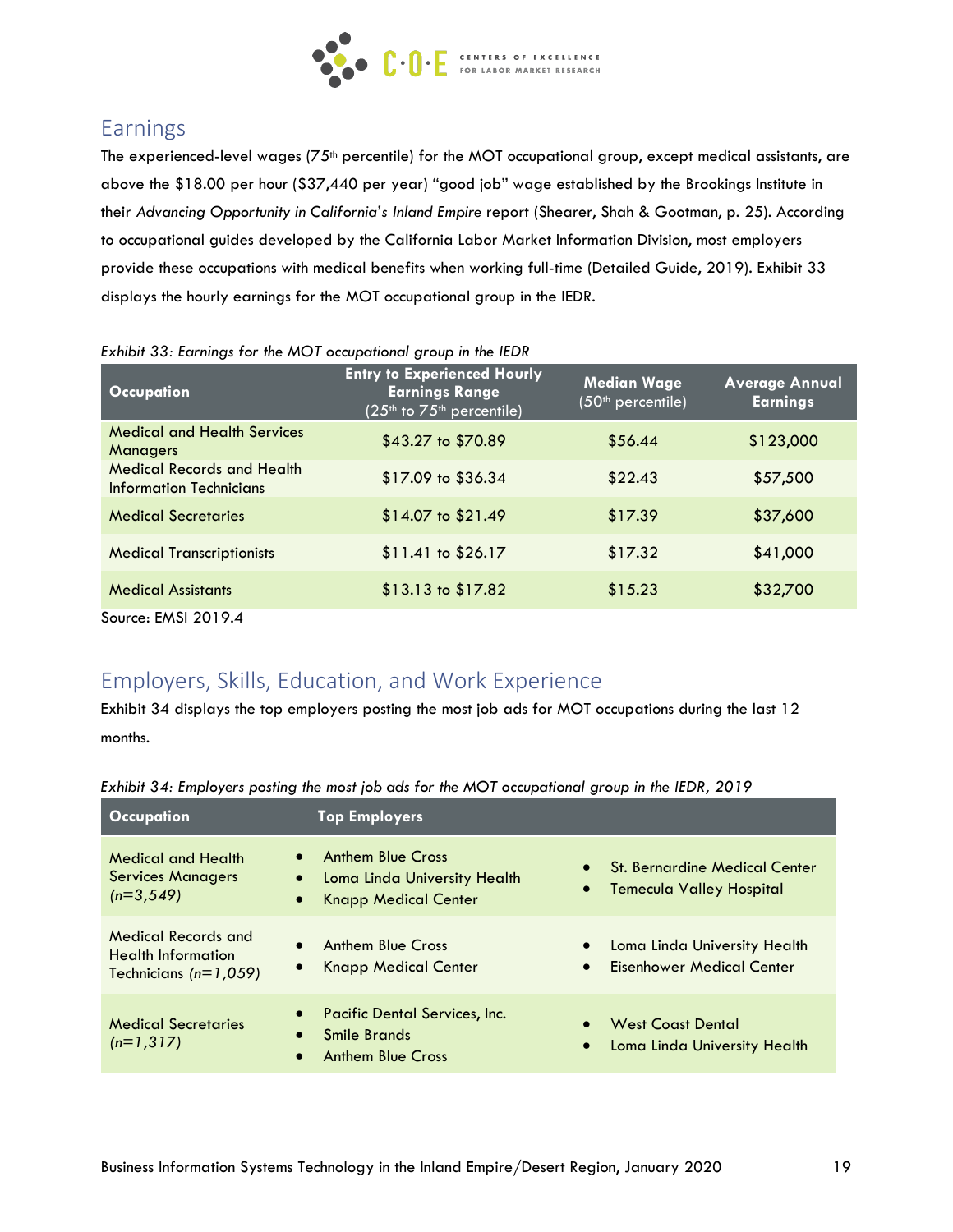

| <b>Occupation</b>                                                         | <b>Top Employers</b>                                          |                                                                                   |
|---------------------------------------------------------------------------|---------------------------------------------------------------|-----------------------------------------------------------------------------------|
| <b>Medical Assistants</b><br>$\bullet$<br>$(n=1,162)$<br>$\bullet$        | Loma Linda University Health<br><b>Arrowhead Orthopaedics</b> | <b>Eisenhower Medical Center</b><br><b>Planned Parenthood</b><br>$\bullet$        |
| Medical<br>$\bullet$<br><b>Transcriptionists</b><br>$\bullet$<br>$(n=52)$ | <b>Brookdale Senior Living</b><br>Eisenhower Medical Center   | Loma Linda University Health<br><b>St. Bernardine Medical Center</b><br>$\bullet$ |

Source: Burning Glass – Labor Insights

Exhibit 35 lists a sample of in-demand specialized, employability, and MOT positions. Specialized skills are occupation-specific skills that employers are requesting for industry or job competency. Employability skills are foundational skills that transcend industries and occupations; this category is commonly referred to as "soft skills." Knowing which skills are in-demand may be useful for program development.

| <b>Occupation</b>                                                                        | <b>Specialized skills</b>                                                                                                            | <b>Employability skills</b>                                                                                                     | <b>Software and</b><br><b>Programming skills</b>                                                          |
|------------------------------------------------------------------------------------------|--------------------------------------------------------------------------------------------------------------------------------------|---------------------------------------------------------------------------------------------------------------------------------|-----------------------------------------------------------------------------------------------------------|
| <b>Medical and Health</b><br><b>Services Managers</b><br>$(n=3,781)$                     | <b>Staff Management</b><br>$\bullet$<br><b>Budgeting</b><br>$\bullet$<br>Scheduling<br>$\bullet$                                     | <b>Communication Skills</b><br>$\bullet$<br>Teamwork/<br>Collaboration<br>Planning<br>$\bullet$                                 | Microsoft Office<br>$\bullet$                                                                             |
| <b>Medical Records</b><br>and Health<br>Information<br><b>Technicians</b><br>$(n=2,159)$ | <b>Medical Coding</b><br>$\bullet$<br><b>Medical Billing</b><br>$\bullet$<br><b>Outpatient Coding</b><br>$\bullet$                   | <b>Communication Skills</b><br>Teamwork/<br>$\bullet$<br>Collaboration<br><b>Detail-Oriented</b><br>$\bullet$                   | Microsoft Office<br>$\bullet$<br>$ICD-10 - CM$<br>$\bullet$<br>Coding<br><b>HCPCS Coding</b><br>$\bullet$ |
| <b>Medical Secretaries</b><br>$(n=1,647)$                                                | <b>Administrative Support</b><br>$\bullet$<br>Scheduling<br><b>Appointment Setting</b><br>$\bullet$                                  | <b>Communication Skills</b><br>$\bullet$<br><b>Telephone Skills</b><br>$\bullet$<br>Bilingual/English -<br>Spanish              | Microsoft Office<br>$\bullet$<br>Dentrix<br>$\bullet$                                                     |
| <b>Medical Assistants</b><br>$(n=1, 247)$                                                | Scheduling<br>$\bullet$<br><b>Vital Signs Measurement</b><br>$\bullet$<br>Cardiopulmonary<br>$\bullet$<br><b>Resuscitation (CPR)</b> | <b>Communication Skills</b><br>$\bullet$<br>Bilingual/English -<br>$\bullet$<br>Spanish<br><b>Telephone Skills</b><br>$\bullet$ | Microsoft Office<br>$\bullet$                                                                             |
| Medical<br>Transcriptionists<br>$(n=359)$                                                | Pathology<br>$\bullet$<br><b>Dictation</b><br>$\bullet$<br><b>Secretarial Skills</b>                                                 | Research<br><b>Detail-Oriented</b><br>$\bullet$<br><b>Typing</b>                                                                | Microsoft Office<br>$\bullet$                                                                             |

*Exhibit 35: Sample of in-demand skills from employer job ads for MOT occupations in the IEDR, 2019*

Source: Burning Glass – Labor Insights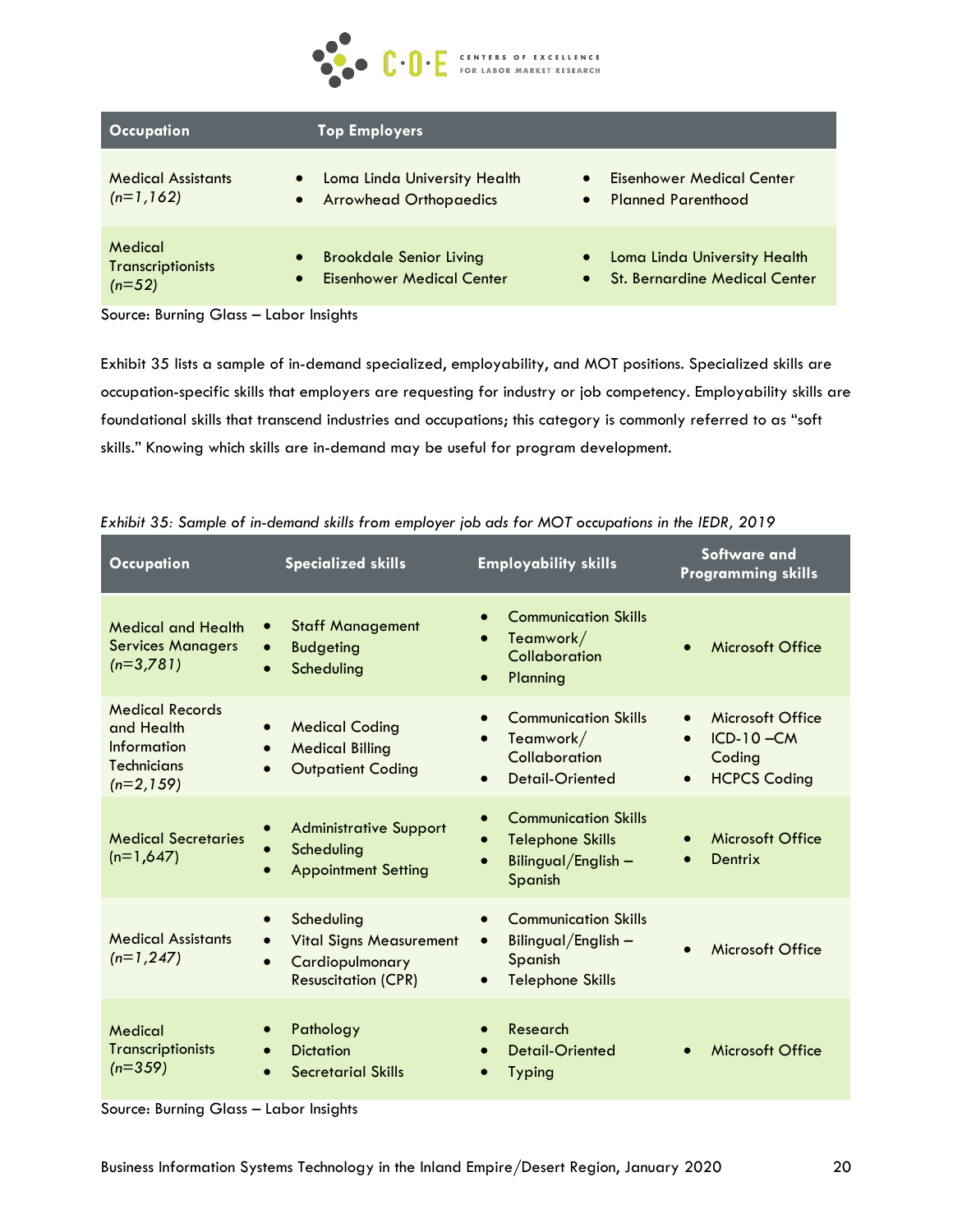

Exhibit 36 displays the entry-level education level education typically required to enter each occupation according to the Bureau of Labor Statistics, educational attainment for incumbent workers with "some college, no degree" and an "associate degree" according to the U.S. Census, and the minimum advertised education requirement requested by employers in online job ads.

*Exhibit 36: Educational attainment and online job ads with minimum advertised education requirements for the MOT occupational group in the IEDR, 2019*

| <b>Typical</b><br><b>Entry-Level</b>                                      |                                         | <b>Educational</b><br><b>Attainment</b><br>(Percentage of<br>incumbent workers | Minimum Advertised Education Requirement<br>from Job Ads |                                                     |                     |                                          |
|---------------------------------------------------------------------------|-----------------------------------------|--------------------------------------------------------------------------------|----------------------------------------------------------|-----------------------------------------------------|---------------------|------------------------------------------|
| <b>Occupation</b>                                                         | <b>Education</b><br>Requirement         | with a Community<br>College Award or<br>Some<br>Postsecondary<br>Coursework)   | Number of<br>Job<br>Postings<br>$(n=)$                   | High school<br>diploma or<br>vocational<br>training | Associate<br>degree | <b>Bachelor's</b><br>degree or<br>higher |
| <b>Medical and</b><br><b>Health Services</b><br><b>Managers</b>           | <b>Bachelor's</b><br>degree             | 28%                                                                            | 2,573                                                    |                                                     | 18%                 | 82%                                      |
| <b>Medical Records</b><br>and Health<br>Information<br><b>Technicians</b> | Postsecondary<br>nondegree<br>award     | 56%                                                                            | 955                                                      | 64%                                                 | 11%                 | 25%                                      |
| Medical<br><b>Secretaries</b>                                             | High school<br>diploma or<br>equivalent | 47%                                                                            | 783                                                      | 89%                                                 | 3%                  | 8%                                       |
| Medical<br><b>Assistants</b>                                              | Postsecondary<br>nondegree<br>award     | 66%                                                                            | 678                                                      | 98%                                                 | 2%                  |                                          |
| Medical<br><b>Transcriptionists</b>                                       | Postsecondary<br>nondegree<br>award     | 59%                                                                            | 22                                                       | 100%                                                |                     |                                          |

Source: EMSI 2019.4, Burning Glass – Labor Insights

Exhibit 37 displays the work experience typically required to enter each occupation and the real-time work experience requirements from employer job ads.

*Exhibit 37: Work experience required and real-time work experience requirements, 2019*

| <b>Occupation</b>                                                             | <b>Work Experience</b>    | <b>Real-Time Work Experience</b> |     |                                                       |     |  |
|-------------------------------------------------------------------------------|---------------------------|----------------------------------|-----|-------------------------------------------------------|-----|--|
|                                                                               | <b>Typically Required</b> | Number of job<br>postings        |     | $\boxed{0-2 \text{ years}}$ 3 - 5 years<br>$6+$ years |     |  |
| <b>Medical and Health</b><br><b>Services Managers</b>                         | Less than 5 years         | 3,032                            | 32% | 50%                                                   | 18% |  |
| <b>Medical Records and</b><br><b>Health Information</b><br><b>Technicians</b> | None                      | 1,669                            | 38% | 60%                                                   | 2%  |  |
| <b>Medical Secretaries</b>                                                    | <b>None</b>               | 1,004                            | 65% | 35%                                                   | -   |  |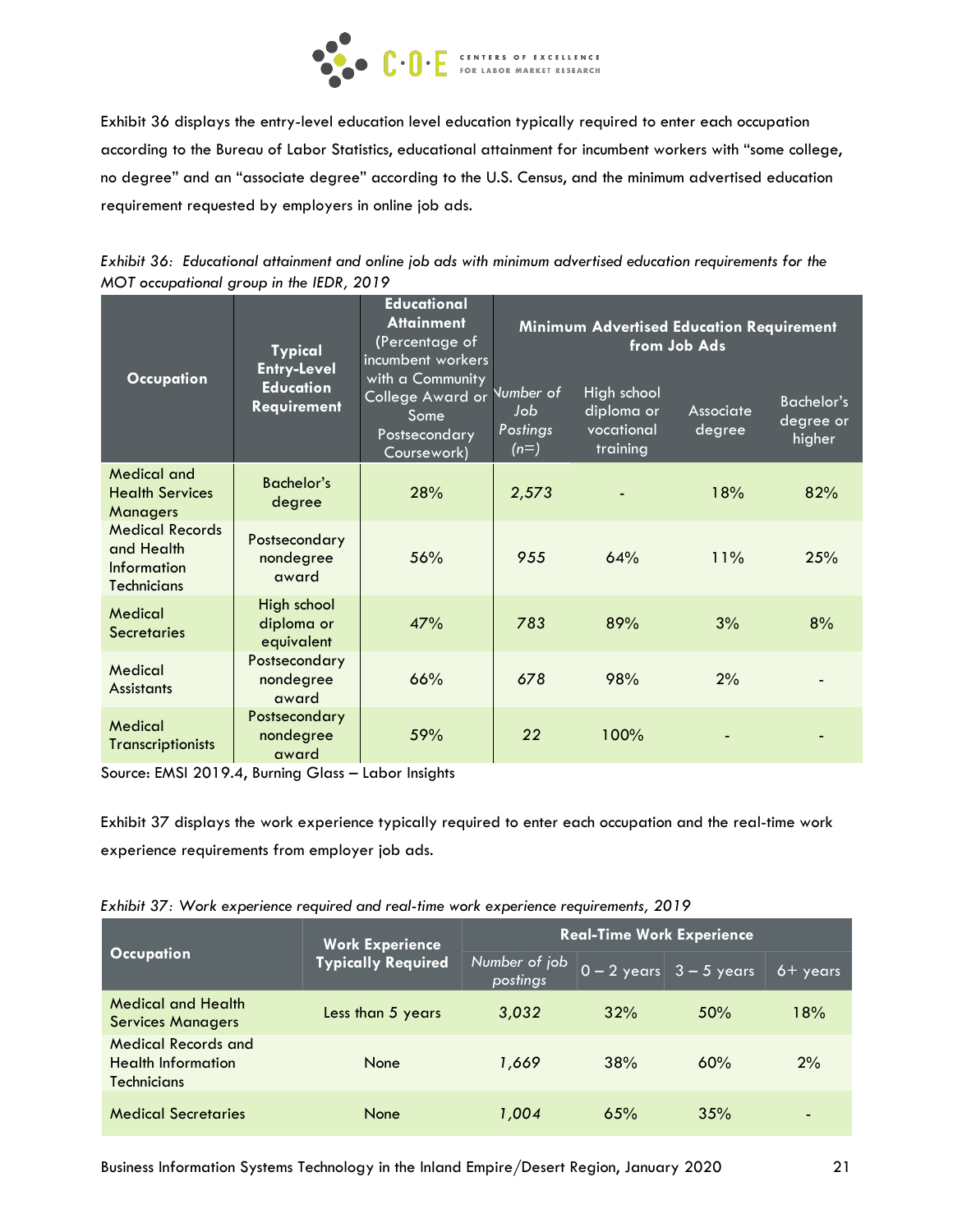

|                                  | <b>Work Experience</b>    | <b>Real-Time Work Experience</b> |     |                                                             |                   |
|----------------------------------|---------------------------|----------------------------------|-----|-------------------------------------------------------------|-------------------|
| <b>Occupation</b>                | <b>Typically Required</b> | Number of job<br>postings        |     | $\boxed{0 - 2 \text{ years}}$ $\boxed{3 - 5 \text{ years}}$ | $6 + \gamma$ ears |
| <b>Medical Assistants</b>        | None                      | 728                              | 84% | $1.5\%$                                                     | % 1               |
| <b>Medical Transcriptionists</b> | None                      | 346                              | 97% | 3%                                                          | $\blacksquare$    |

Source: EMSI 2019.4, Burning Glass – Labor Insights

# Student Completions for Medical Office Technology Programs

Exhibit 38 displays completion data for the California Community College medical office technology (0514.20) program between 2015 and 2018, as well as enrollments in the 2016/17 academic year. The student completion and outcome methodology are available on page 30.

### **Medical Office Technology Occupational Group:**

- 0514.20 Medical Office Technology: *2 avg. annual awards*
- 51.0716 Medical Administrative/Executive Assistant and Medical Secretary: *98 avg. annual awards*

*Exhibit 38: 2015-18 annual average community college credentials and enrollments for the medical office technology program in the IEDR*

|                                               | <b>Certificates</b>                    | <b>Degrees</b> |                                                                                         |                                                            |
|-----------------------------------------------|----------------------------------------|----------------|-----------------------------------------------------------------------------------------|------------------------------------------------------------|
| 0514.20 – Medical Office<br><b>Technology</b> | $30$ to $<60$<br><b>Semester Units</b> | Science (A.S.) | <b>CCC Annual Average</b><br>Associate of Credentials, Academic<br><b>Years 2015-18</b> | <b>CCC Enrollments,</b><br><b>Academic Year</b><br>2016-17 |
| Chaffey                                       | 1 *                                    |                |                                                                                         |                                                            |
| San Bernardino                                |                                        | $\blacksquare$ | $\overline{\phantom{0}}$                                                                | 121                                                        |
| <b>Victor Valley</b>                          | 1 *                                    |                | 0                                                                                       |                                                            |
| Total                                         |                                        |                |                                                                                         | 121                                                        |

Source: LaunchBoard, MIS Data Mart

\*Chaffey issued one certificate in 2015-16. Victor Valley issued one certificate in 2016-17.

Community college student outcome information based on the selected TOP code and region is provided in Exhibit 39.

| Exhibit 39: 051 4.20 – Medical office technology strong workforce program outcomes                                               |                                                 |            |  |  |
|----------------------------------------------------------------------------------------------------------------------------------|-------------------------------------------------|------------|--|--|
| <b>Strong Workforce Program Metrics:</b><br>0514.20 - Medical Office Technology<br>Academic Year 2016-17, unless noted otherwise | <b>Inland</b><br><b>Empire/Desert</b><br>region | California |  |  |
| Course enrollments                                                                                                               | 121                                             | 4.987      |  |  |
| Completed 9+ career education units in one year (2017-18)                                                                        | $12(10\%)$                                      | 951(25%)   |  |  |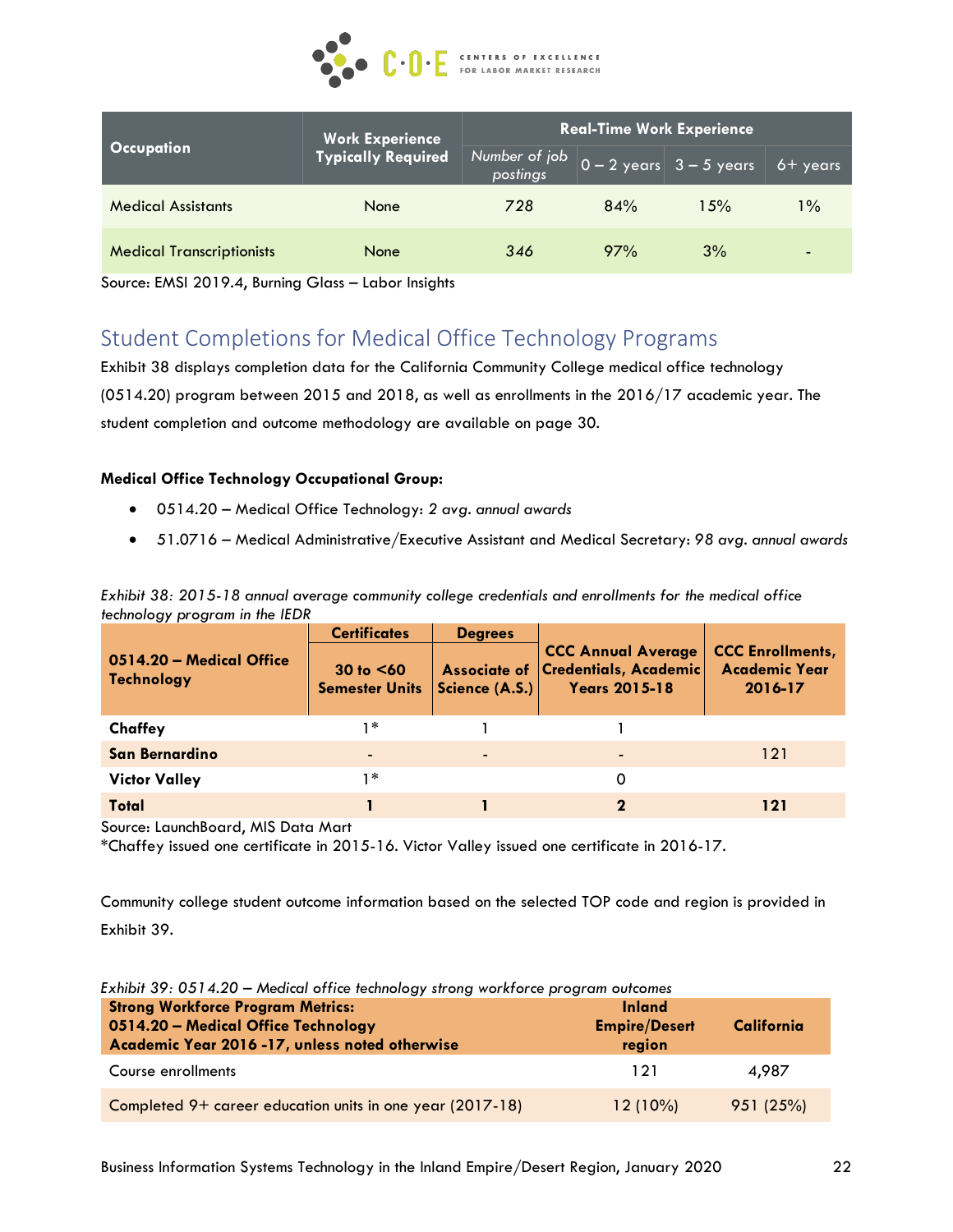

| <b>Strong Workforce Program Metrics:</b><br>0514.20 - Medical Office Technology<br>Academic Year 2016 -17, unless noted otherwise | <b>Inland</b><br><b>Empire/Desert</b><br>region | California |
|-----------------------------------------------------------------------------------------------------------------------------------|-------------------------------------------------|------------|
| Economically disadvantaged students                                                                                               | 83%                                             | 78%        |
| Students who attained a noncredit workforce milestone in a year                                                                   |                                                 | 94         |
| Students who earned a degree, certificate, or attained<br>apprenticeship (2017-18)                                                |                                                 | 244        |
| Transferred to a four-year institution (transfers)                                                                                |                                                 | 102        |
| Job closely related to the field of study (2015-16)                                                                               |                                                 | 52%        |
| Median annual earnings (all exiters)                                                                                              | \$25,562                                        | \$23,830   |
| Median change in earnings (all exiters)                                                                                           | 40%                                             | 29%        |
| Attained a living wage (completers and skills-builders)                                                                           | 62%                                             | 41%        |

Sources: LaunchBoard Community College Pipeline and Strong Workforce Program Metrics

Exhibit 40 displays the awards conferred outside the community college system.

*Exhibit 40: Annual average other education program student completions for medical administrative/executive assistant and medical secretary programs in the Inland Empire/Desert Region*

| 51.0716 Medical Administrative/Executive Assistant and Medical<br>Secretary (CIP) | <b>Other Educational Institutions</b><br><b>Annual Average Certificates or</b><br><b>Other Credit Awards</b><br>$(2014-17)$ |
|-----------------------------------------------------------------------------------|-----------------------------------------------------------------------------------------------------------------------------|
| <b>American College of Healthcare</b>                                             |                                                                                                                             |
| Award $\leq 1$ academic year                                                      | 40                                                                                                                          |
| <b>California Nurses Educational Institute</b>                                    |                                                                                                                             |
| Award $\leq 1$ academic year                                                      | $\overline{A}$                                                                                                              |
| Milan Institute-Palm Desert                                                       |                                                                                                                             |
| Award $\leq 1$ academic year                                                      | 21                                                                                                                          |
| <b>North-West College-Riverside</b>                                               |                                                                                                                             |
| Award < 1 academic year                                                           | 7                                                                                                                           |
| Riverside County Office of Education-School of Career Education                   |                                                                                                                             |
| Award $\leq 1$ academic year                                                      | 25                                                                                                                          |
| Total annual average other awards                                                 | 98                                                                                                                          |
|                                                                                   |                                                                                                                             |

Source: IPEDS

Michael Goss, Director Center of Excellence, Inland Empire/Desert Region **[michael.goss@chaffey.edu](mailto:michael.goss@chaffey.edu)** January 2020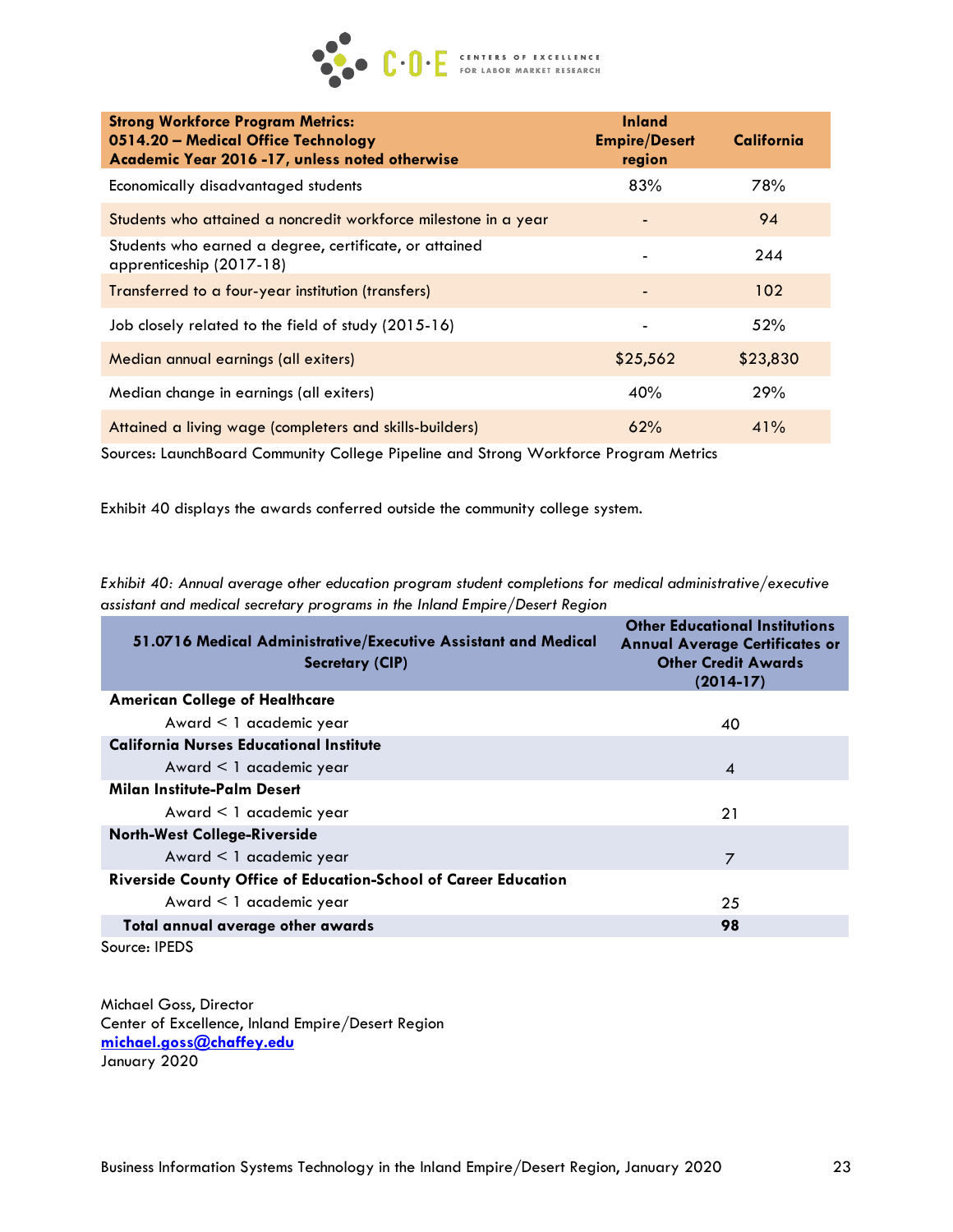

# References

American FactFinder. U.S. Census Bureau, 2013-17 American Community Survey 5-Year Estimates. (2018). Retrieved October 1, 2019. Retrieved from https://factfinder.census.gov/faces/tableservices/isf/pages/productview.xhtml?pid=ACS\_17\_5YEAR\_CP04& [prodType=table](https://factfinder.census.gov/faces/tableservices/jsf/pages/productview.xhtml?pid=ACS_17_5YR_CP04&prodType=table)

Burning Glass Technologies. (2020). *Labor Insights/Jobs.* Retrieved from<https://www.burning-glass.com/>

California Community Colleges Chancellor's Office. LaunchBoard. (2020). *California Community Colleges LaunchBoard.* Retrieved from<https://www.calpassplus.org/Launchboard/Home.aspx>

California Community Colleges Chancellor's Office. LaunchBoard. (2020a). *Strong Workforce Program Metrics Data Element Dictionary.* Pg. 3. Retrieved from <https://www.calpassplus.org/MediaLibrary/calpassplus/launchboard/Documents/SWP-DED.PDF>

California Community Colleges Chancellor's Office. (2020). *Chancellor's Office Curriculum Inventory (COCI), version 3.0.* Retrieved from<https://coci2.ccctechcenter.org/programs>

California Community Colleges Chancellor's Office Management Information Systems (MIS) Data Mart. (2020). *Data Mart.* Retrieved from<https://datamart.cccco.edu/datamart.aspx>

California Community Colleges Chancellor's Office, Curriculum and Instructional Unit, Academic Affairs Division. (2012). *Taxonomy of Programs, 6th Edition, Corrected Version.* Retrieved from [https://www.cccco.edu/-/media/CCCCO-Website/About-Us/Divisions/Digital-Innovation-and-](https://www.cccco.edu/-/media/CCCCO-Website/About-Us/Divisions/Digital-Innovation-and-Infrastructure/Research/Files/TOPmanual6200909corrected12513.ashx?la=en&hash=94C709CA83C0380828415579395A5F536736C7C1%20)[Infrastructure/Research/Files/TOPmanual6200909corrected12513.ashx?la=en&hash=94C709CA83C03808](https://www.cccco.edu/-/media/CCCCO-Website/About-Us/Divisions/Digital-Innovation-and-Infrastructure/Research/Files/TOPmanual6200909corrected12513.ashx?la=en&hash=94C709CA83C0380828415579395A5F536736C7C1%20) [28415579395A5F536736C7C1](https://www.cccco.edu/-/media/CCCCO-Website/About-Us/Divisions/Digital-Innovation-and-Infrastructure/Research/Files/TOPmanual6200909corrected12513.ashx?la=en&hash=94C709CA83C0380828415579395A5F536736C7C1%20) 

Economic Modeling Specialists International (EMSI) (2020). *Datarun 2019.4.* Retrieved from <https://www.economicmodeling.com/>

Glasmeier, A. Massachusetts Institute of Technology (MIT). (2020). Retrieved from <https://livingwage.mit.edu/metros/40140>

Labor Market Information Division. Employment Development Department of California. (2020). *Detailed Occupational Guides.* Retrieved from<https://www.labormarketinfo.edd.ca.gov/OccGuides/Search.aspx>

National Center for Education Statistics (NCES). *Integrated Postsecondary Education Data Systems (IPEDS).* Use the Data. Retrieved from<https://nces.ed.gov/ipeds/use-the-data>

National Center for O\*NET Development. (2020). *O\*NET OnLine.* Retrieved from<https://www.onetonline.org/>

Shearer, C., Shah, I., Gootman, M. (2019, February). Metropolitan Policy Program at Brookings. Advancing Opportunity in California's Inland Empire. *Defining Opportunity.* (pg. 25). Retrieved from [https://www.brookings.edu/wp-content/uploads/2019/02/Full-Report\\_Opportunity-Industries\\_Inland-](https://www.brookings.edu/wp-content/uploads/2019/02/Full-Report_Opportunity-Industries_Inland-California_Final_Shearer-Shah-Gootman.pdf)[California\\_Final\\_Shearer-Shah-Gootman.pdf](https://www.brookings.edu/wp-content/uploads/2019/02/Full-Report_Opportunity-Industries_Inland-California_Final_Shearer-Shah-Gootman.pdf)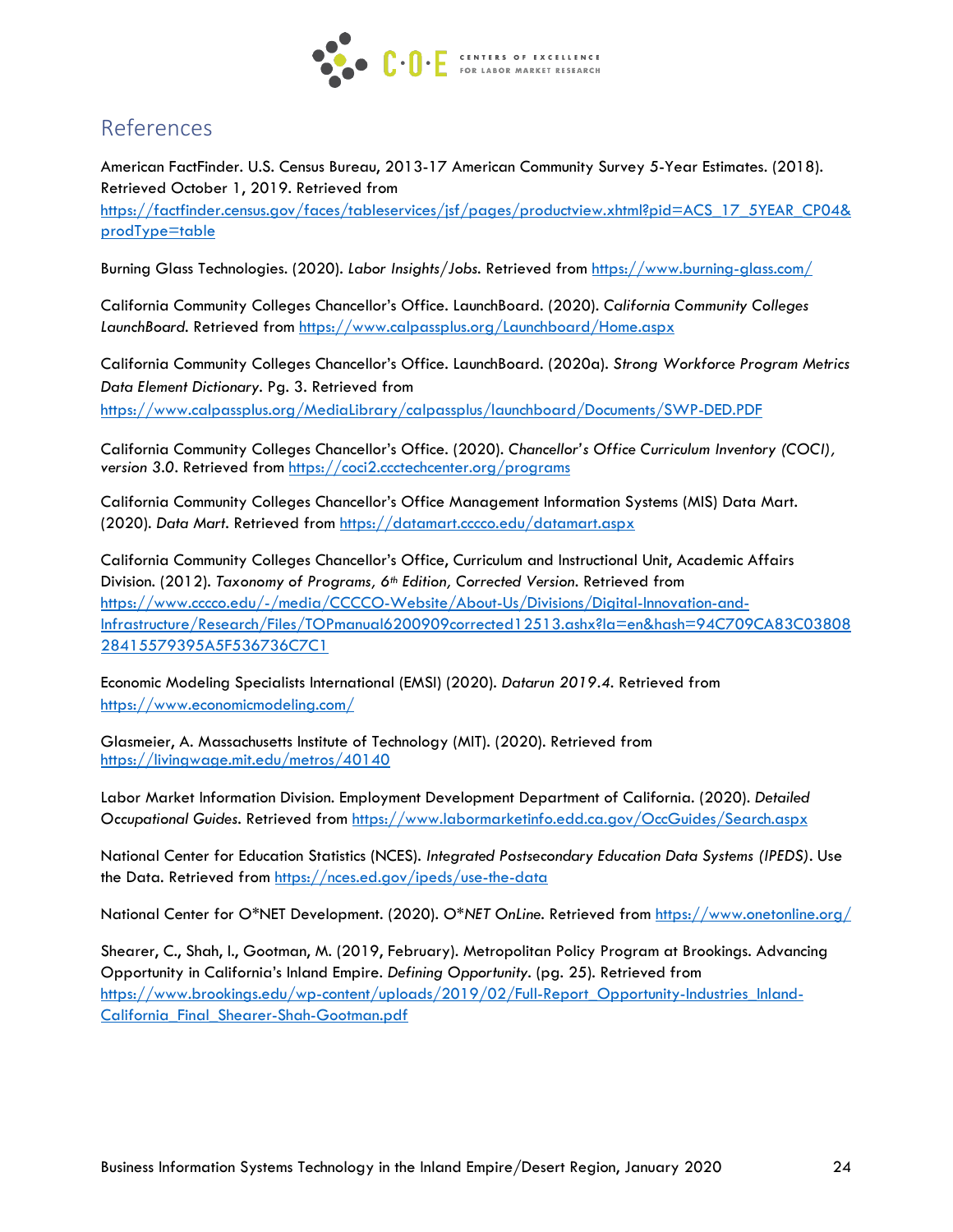

# Appendix: Occupation definitions, sample job titles, five-year projections, and earnings for business information systems technology occupations

### *Occupation Definitions (***SOC code),** *Education and Training Requirement, Community College Education Attainment*

#### **Administrative Services Managers (11-3011)**

Plan, direct, or coordinate one or more administrative services of an organization, such as records and information management, mail distribution, facilities planning and maintenance, custodial operations, and other office support services.

*Sample job titles:* Administrative Coordinator, Administrative Director, Administrative Manager, Administrative Officer, Administrative Specialist, Administrator, Business Administrator, Business Manager, Facilities Manager, Office Manager

*Entry-Level Educational Requirement: Bachelor's degree Training Requirement: None Percentage of incumbent workers with a Community College Award or Some Postsecondary Coursework: 38%*

#### **Medical and Health Services Managers (11-9111)**

Plan, direct, or coordinate medical and health services in hospitals, clinics, managed care organizations, public health agencies, or similar organizations.

*Sample job titles:* Clinical Director, Health Information Management Corporate Director, Health Information Management Director, Health Manager, Mental Health Program Manager, Nurse Manager, Nursing Director, Office Manager, Practice Administrator, Program Manager

*Entry-Level Educational Requirement: Bachelor's degree Training Requirement: None Percentage of incumbent workers with a Community College Award or Some Postsecondary Coursework: 28%*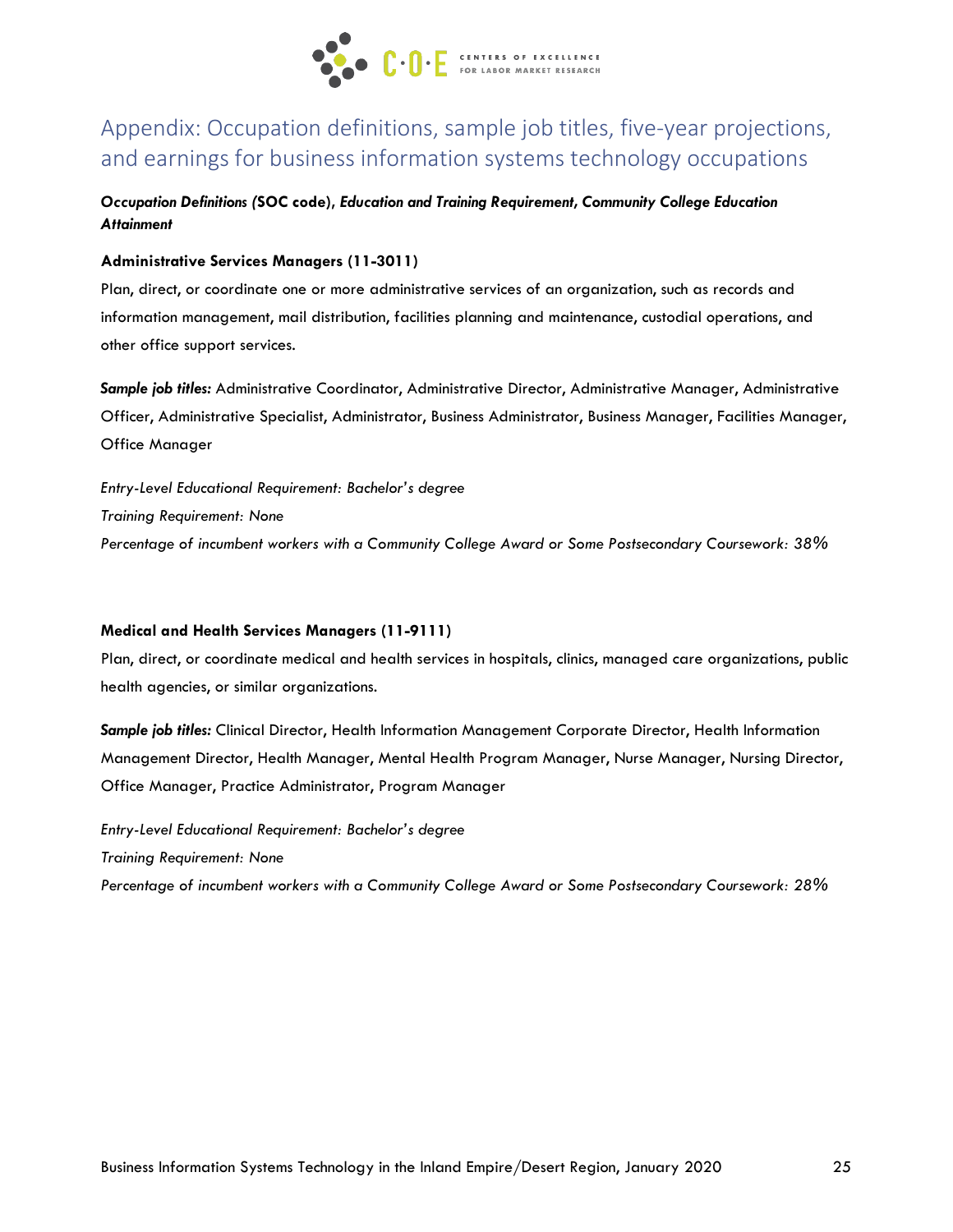

#### **Court Reporters (23-2091)**

Use verbatim methods and equipment to capture, store, retrieve, and transcribe pretrial and trial proceedings or other information. Includes stenocaptioners who operate computerized stenographic captioning equipment to provide captions of live or prerecorded broadcasts for hearing-impaired viewers.

*Sample job titles:* Certified Shorthand Reporter (CSR), Court Recording Monitor, Court Reporter, Court Stenographer, Deposition Reporter, Digital Court Reporter, Freelance Court Reporter, Official Court Reporter, Realtime Court Reporter, Stenographer

*Entry-Level Educational Requirement: Postsecondary nondegree award Training Requirement: Less than one-month on-the-job training Percentage of incumbent workers with a Community College Award or Some Postsecondary Coursework: 39%*

#### **Medical Records and Health Information Technicians (29-2071)**

Compile, process, and maintain medical records of hospital and clinic patients in a manner consistent with medical, administrative, ethical, legal, and regulatory requirements of the health care system. Process, maintain, compile, and report patient information for health requirements and standards in a manner consistent with the healthcare industry's numerical coding system.

*Sample job titles:* Coder, Health Information Clerk, Health Information Specialist, Health Information Technician (Health Information Tech), Medical Records Analyst, Medical Records Clerk, Medical Records Coordinator, Medical Records Director, Medical Records Technician (Medical Records Tech), Registered Health Information Technician (RHIT)

*Entry-Level Educational Requirement: Postsecondary nondegree award Training Requirement: None Percentage of incumbent workers with a Community College Award or Some Postsecondary Coursework: 56%*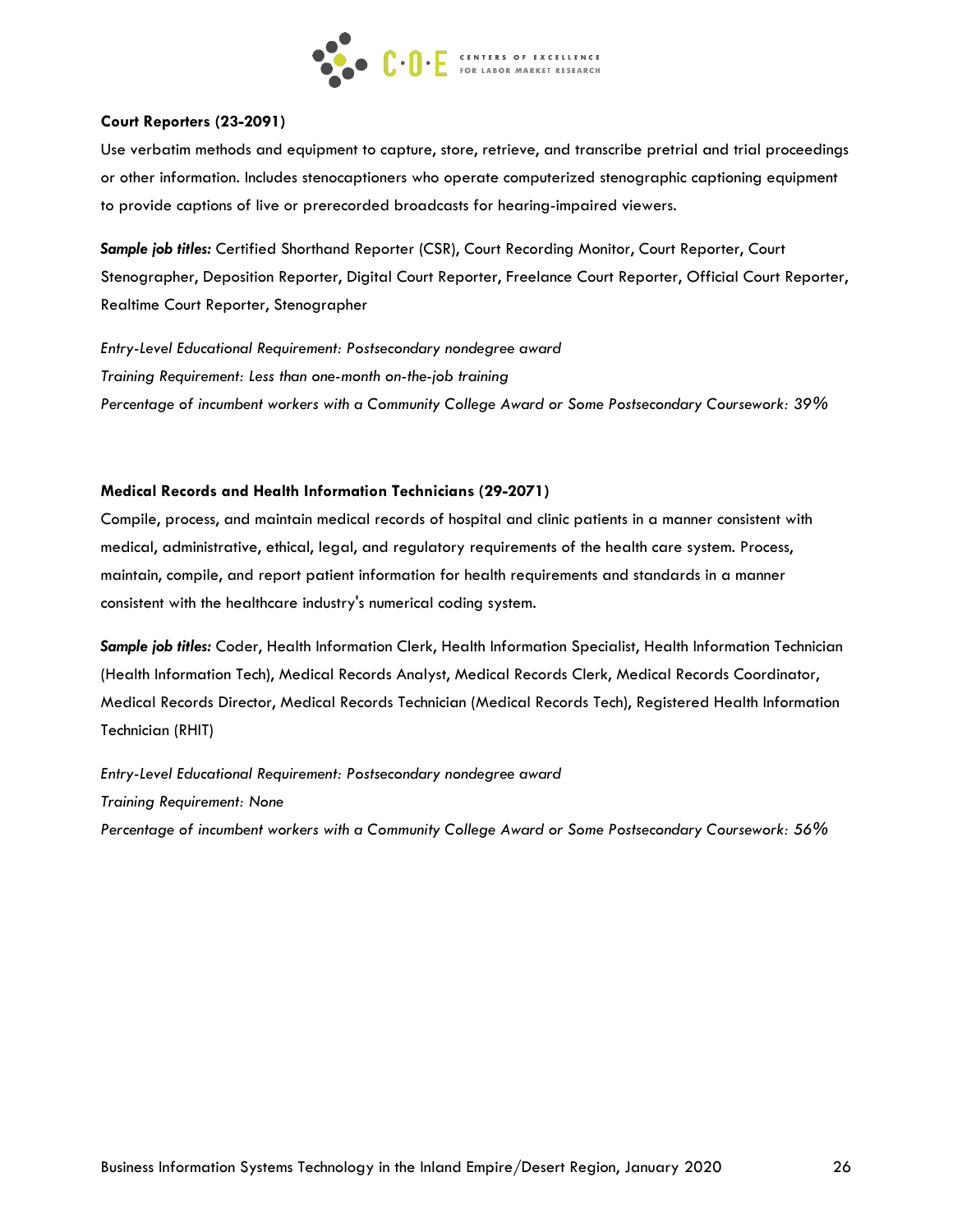

#### **Medical Assistants (31-9092)**

Perform administrative and certain clinical duties under the direction of a physician. Administrative duties may include scheduling appointments, maintaining medical records, billing, and coding information for insurance purposes. Clinical duties may include taking and recording vital signs and medical histories, preparing patients for examination, drawing blood, and administering medications as directed by physician.

*Sample job titles:* Certified Medical Assistant (CMA), Chiropractor Assistant, Clinical Assistant, Doctor's Assistant, Medical Assistant (MA), Medical Office Assistant, Ophthalmic Technician, Optometric Assistant, Optometric Technician, Registered Medical Assistant (RMA)

*Entry-Level Educational Requirement: Postsecondary nondegree award Training Requirement: None Percentage of incumbent workers with a Community College Award or Some Postsecondary Coursework: 66%*

#### **Medical Transcriptionists (31-9094)**

Transcribe medical reports recorded by physicians and other healthcare practitioners using various electronic devices, covering office visits, emergency room visits, diagnostic imaging studies, operations, chart reviews, and final summaries. Transcribe dictated reports and translate abbreviations into fully understandable form. Edit as necessary and return reports in either printed or electronic form for review and signature, or correction.

*Sample job titles:* Clinical Medical Transcriptionist, Documentation Specialist, Medical Language Specialist, Medical Secretary, Medical Transcriber, Medical Transcription, Medical Transcription Supervisor, Medical Transcriptionist, Radiology Transcriptionist, Transcriptionist

*Entry-Level Educational Requirement: Postsecondary nondegree award Training Requirement: None Percentage of incumbent workers with a Community College Award or Some Postsecondary Coursework: 59%*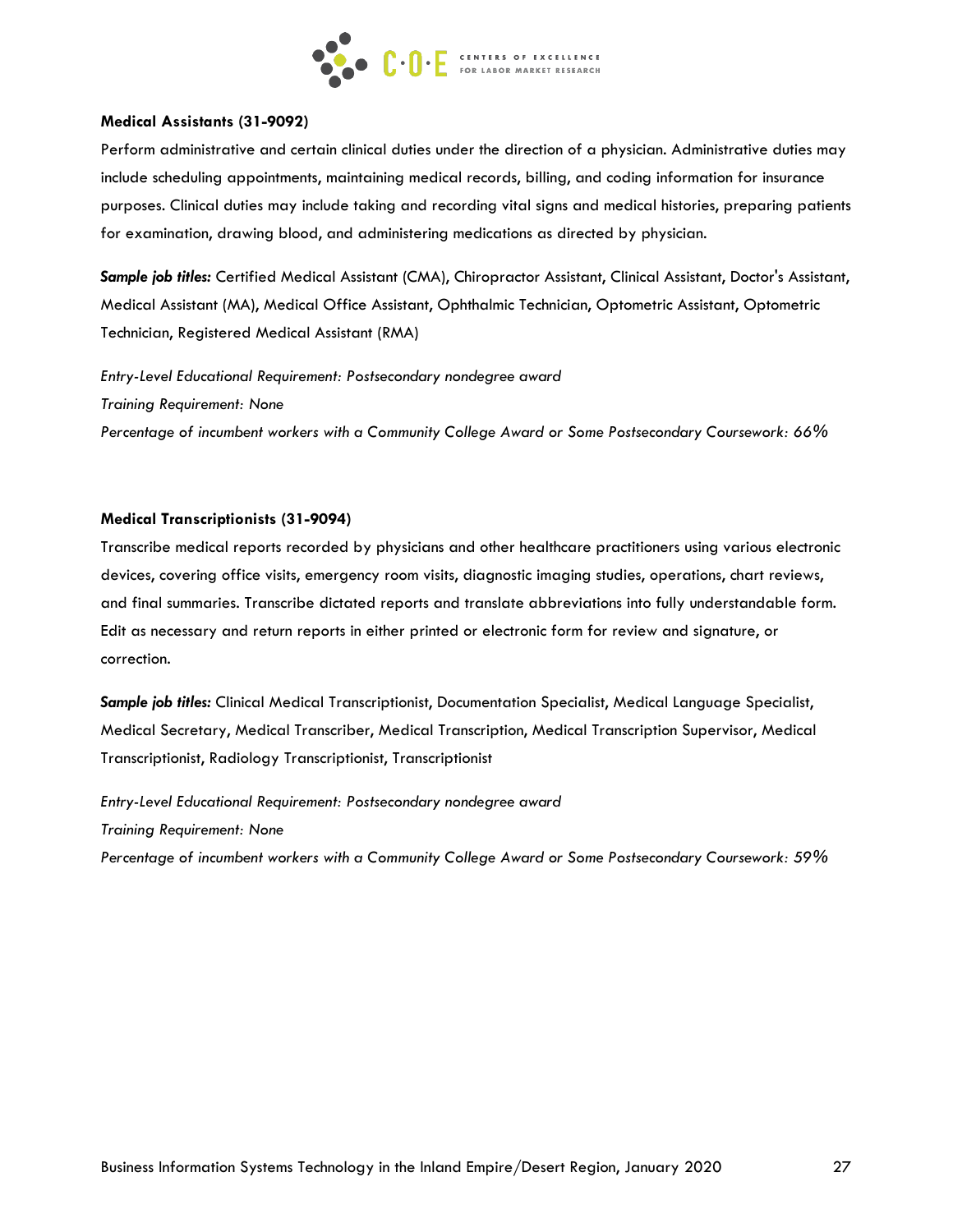

#### **First-Line Supervisors of Office and Administrative Support Workers (43-1011)**

Directly supervise and coordinate the activities of clerical and administrative support workers.

*Sample job titles:* Accounting Manager, Accounts Payable Supervisor, Accounts Receivable Manager, Administrative Supervisor, Customer Service Manager, Customer Service Supervisor, Office Coordinator, Office Manager, Office Supervisor, Staff Services Manager

*Entry-Level Educational Requirement: High school diploma or equivalent Training Requirement: None Percentage of incumbent workers with a Community College Award or Some Postsecondary Coursework: 40%*

#### **Executive Secretaries and Executive Administrative Assistants (43-6011)**

Provide high-level administrative support by conducting research, preparing statistical reports, handling information requests, and performing clerical functions such as preparing correspondence, receiving visitors, arranging conference calls, and scheduling meetings. May also train and supervise lower-level clerical staff.

*Sample job titles:* Administrative Aide, Administrative Assistant, Administrative Associate, Administrative Coordinator, Administrative Secretary, Administrative Specialist, Executive Administrative Assistant, Executive Assistant, Executive Secretary, Office Assistant

*Entry-Level Educational Requirement: High school diploma or equivalent Training Requirement: None Percentage of incumbent workers with a Community College Award or Some Postsecondary Coursework: 47%*

#### **Legal Secretaries (43-6012)**

Perform secretarial duties using legal terminology, procedures, and documents. Prepare legal papers and correspondence, such as summonses, complaints, motions, and subpoenas. May also assist with legal research.

*Sample job titles:* Confidential Secretary, Judicial Administrative Assistant, Legal Administrative Secretary, Legal Assistant, Legal Secretary, Litigation Assistant, Magistrate Assistant, Secretary

*Entry-Level Educational Requirement: High school diploma or equivalent Training Requirement: One to twelve months on-the-job training Percentage of incumbent workers with a Community College Award or Some Postsecondary Coursework: 47%*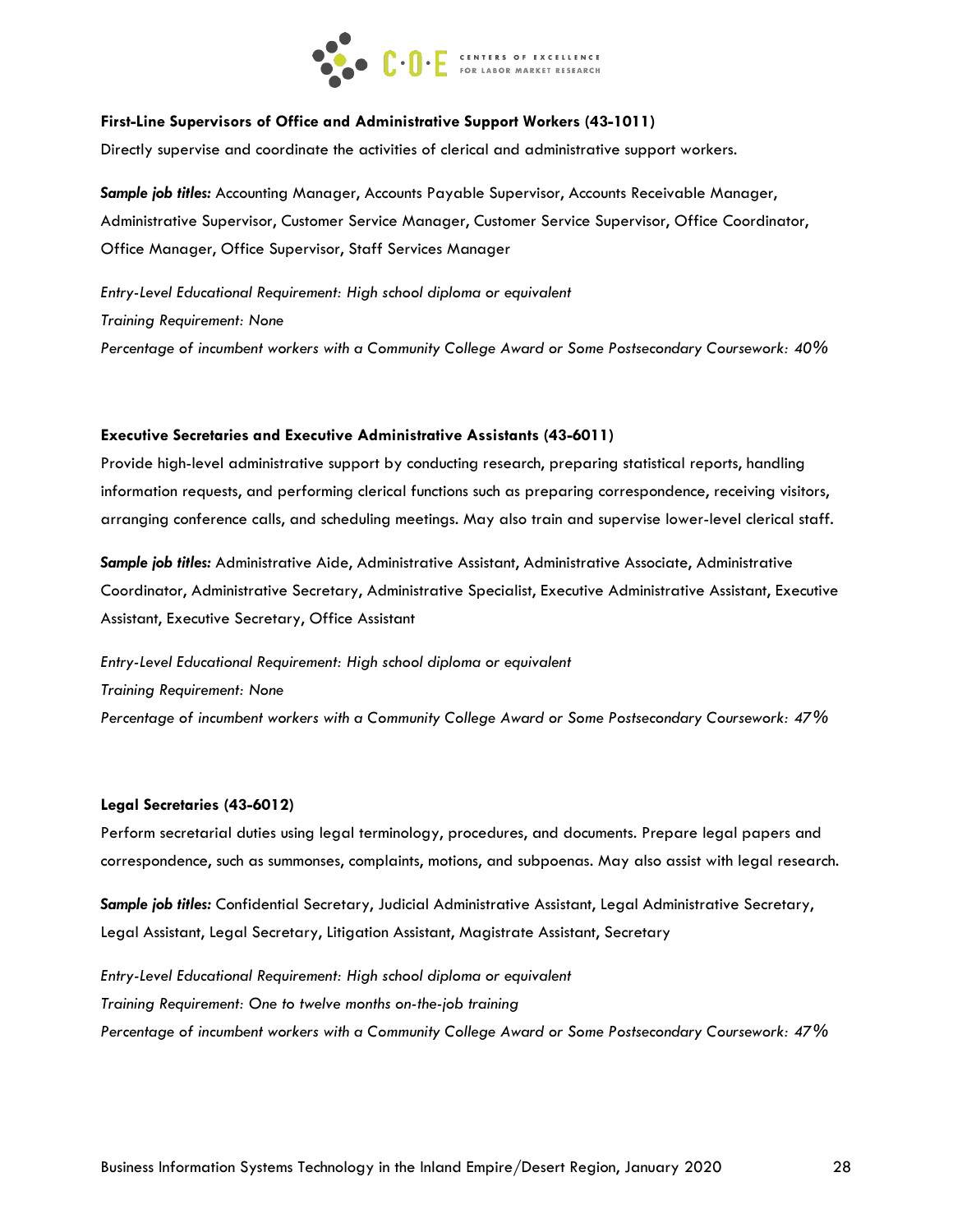

#### **Medical Secretaries (43-6013)**

Perform secretarial duties using specific knowledge of medical terminology and hospital, clinic, or laboratory procedures. Duties may include scheduling appointments, billing patients, and compiling and recording medical charts, reports, and correspondence.

*Sample job titles:* Admissions Coordinator, Billing Coordinator, Health Unit Coordinator, Medical Office Specialist, Medical Secretary, Patient Coordinator, Physician Office Specialist, Unit Secretary, Unit Support Representative, Ward Clerk

*Entry-Level Educational Requirement: High school diploma or equivalent Training Requirement: One to twelve months on-the-job training Percentage of incumbent workers with a Community College Award or Some Postsecondary Coursework: 47%*

#### **Secretaries and Administrative Assistants, Except Legal, Medical, and Executive (43-6014)**

Perform routine clerical and administrative functions such as drafting correspondence, scheduling appointments, organizing and maintaining paper and electronic files, or providing information to callers.

*Sample job titles:* Administrative Assistant, Administrative Associate, Administrative Secretary, Administrative Specialist, Administrative Technician, Clerk Typist, Department Secretary, Office Assistant, Secretary, Staff Assistant

*Entry-Level Educational Requirement: High school diploma or equivalent Training Requirement: Less than one-month on-the-job training Percentage of incumbent workers with a Community College Award or Some Postsecondary Coursework: 47%*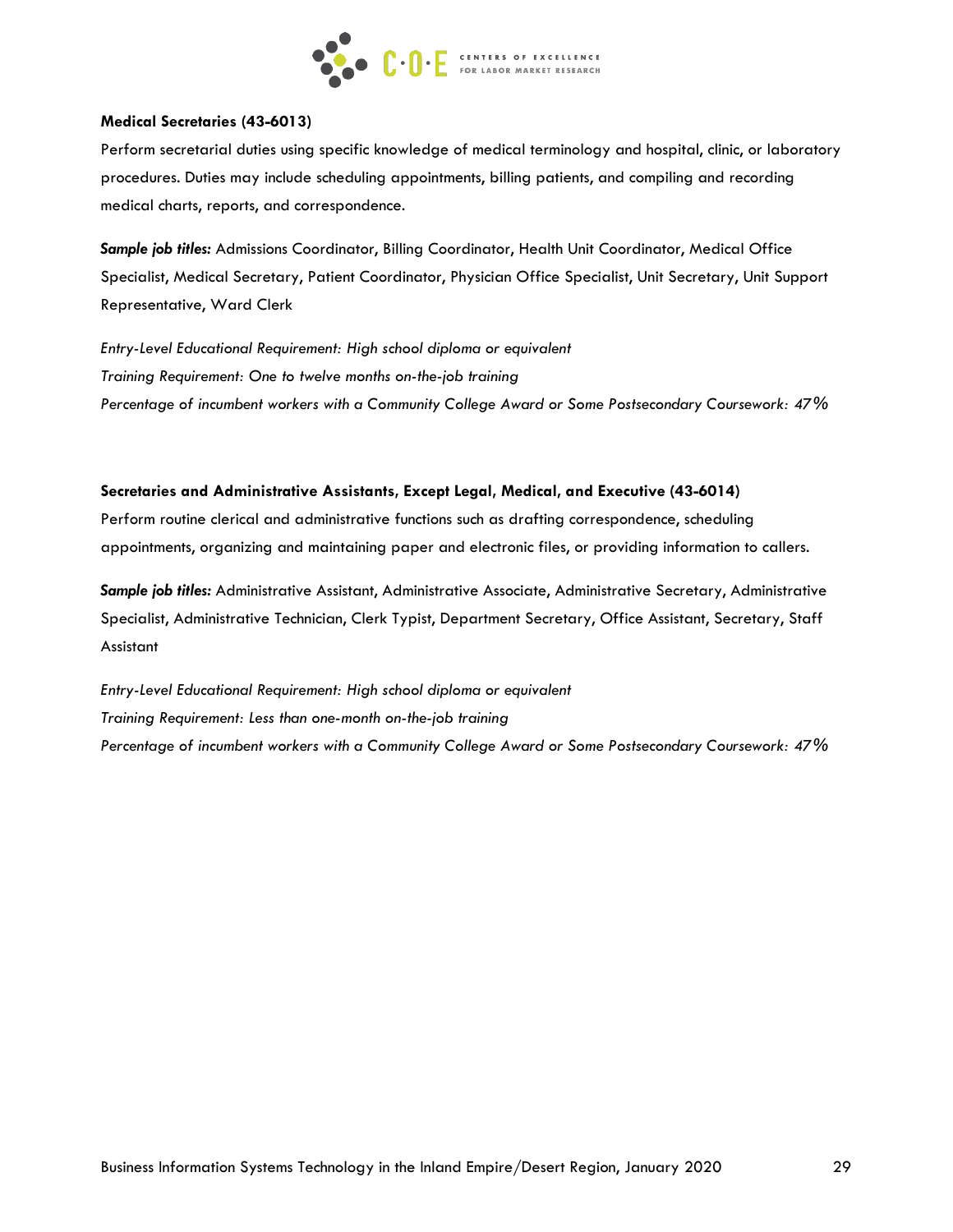

# Appendix: Student Completions and Program Outcome Methodology

The student completion sections in this report display the average annual regional California Community College (CCC) credentials conferred during the three academic years between 2015 and 2018, from the California Community Colleges Chancellor's Office Management Information Systems (MIS) Data Mart, along with the enrollments from the most recent year available on LaunchBoard. Credentials are the combined total of associate degrees and certificates issued during the timeframe, divided by three in this case to calculate an annual average. This is done to minimize the effect of atypical variation that might be present in a single year. Enrollments are the count of enrollments in courses assigned to the TOP code in the selected year. Credentials earned outside of the community college system are displayed in the report to gain a holistic understanding of business information systems technology supply. Other postsecondary institution completions are displayed between the 2014 and 2017 years, which are the most recent year available in Integrated Postsecondary Education System (IPEDS).

Community college student outcome information is from LaunchBoard and based on the selected TOP code and region. These metrics are based on records submitted to the California Community Colleges Chancellor's Office Management Information Systems (MIS) by community colleges, which come from self-reported student information from CCC Apply and the National Student Clearinghouse. Employment and earnings metrics are sourced from records provided by California's Employment Development Department's Unemployment Insurance database. When available, outcomes for completers are reported to demonstrate the impact that earning a degree or certificate can have on employment and earnings. For more information on the types of students included for each metric, please see the web link for LaunchBoard's Strong Workforce Program Metrics Data Element Dictionary in the References section (LaunchBoard, 2019a). Finally, employment in a job closely related to the field of study comes from self-reported student responses on the CTE Employment Outcomes Survey (CTEOS), administered by Santa Rosa Junior College (LaunchBoard, 2017).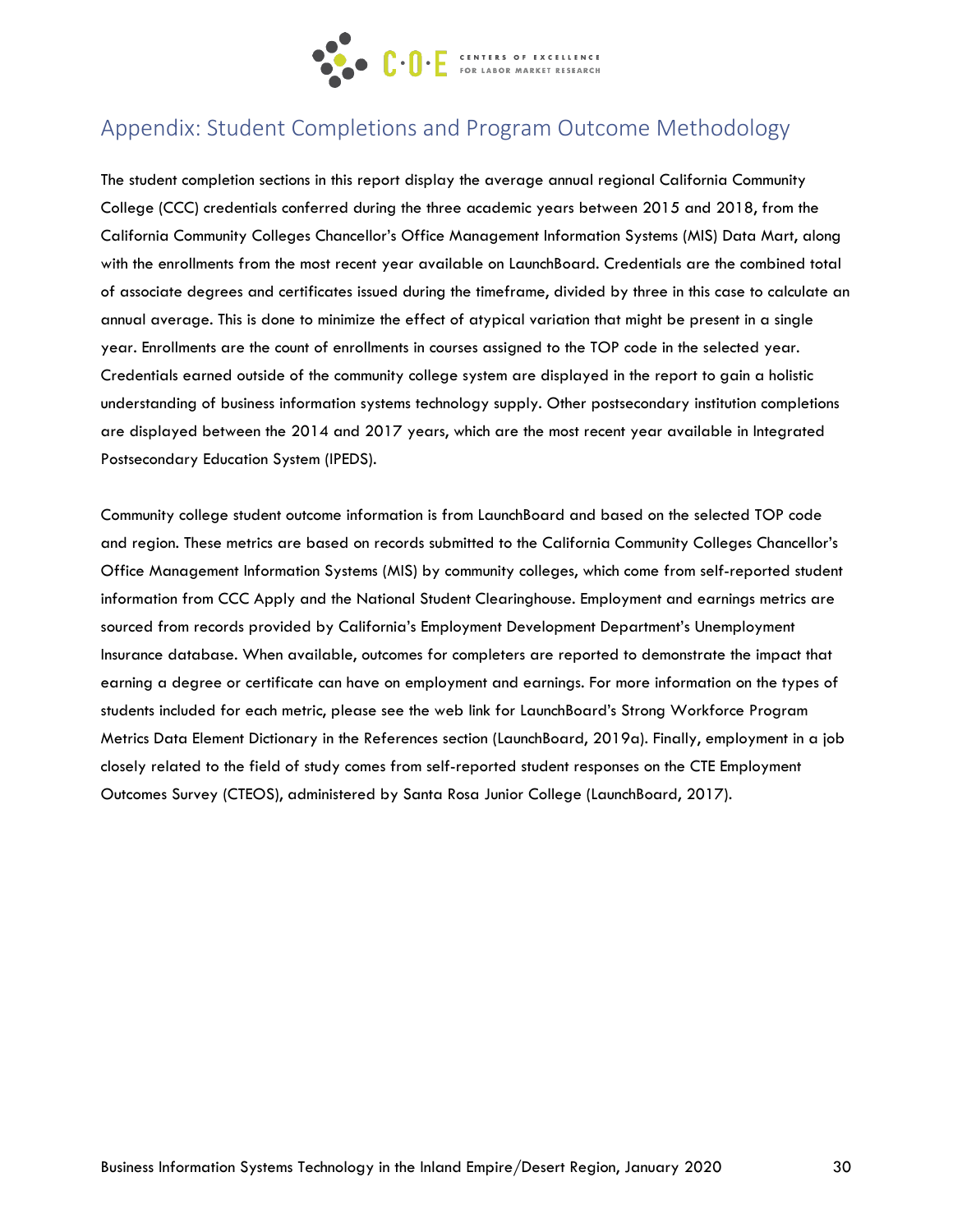

*Table 1. 2018 to 2023 job growth, wages, entry-level education, training, and work experience required for the general office technology occupational group, Inland Empire/Desert Region*

| <b>Occupation (SOC)</b>                                                                                        | 2018<br>Jobs | 5-Year<br>Change<br>(New<br>Jobs) | 5-Year<br>%<br><b>Change</b><br>(New<br>Jobs) | Annual<br><b>Openings</b><br>$(New +$<br><b>Replacement</b><br>Jobs) | Entry-<br><b>Experienced</b><br><b>Hourly Wage</b><br>(25th to 75th<br>percentile) | <b>Median</b><br><b>Hourly</b><br>Wage (50th<br>percentile) | Average<br>Annual<br><b>Earnings</b> | <b>Entry-Level</b><br><b>Education &amp; On-</b><br>The-Job-Training | Work<br><b>Experience</b><br><b>Required</b> |
|----------------------------------------------------------------------------------------------------------------|--------------|-----------------------------------|-----------------------------------------------|----------------------------------------------------------------------|------------------------------------------------------------------------------------|-------------------------------------------------------------|--------------------------------------|----------------------------------------------------------------------|----------------------------------------------|
| Secretaries and<br><b>Administrative Assistants,</b><br>Except Legal, Medical, and<br>Executive<br>$(43-6014)$ | 23,310       | 196                               | $1\%$                                         | 2,565                                                                | $$14.13$ to $$23.71$                                                               | \$18.55                                                     | \$40,300                             | High school<br>diploma or<br>equivalent & 1<br>month                 | None                                         |
| <b>First-Line Supervisors of</b><br><b>Office and Administrative</b><br>Support Workers (43-<br>1011)          | 14,703       | 843                               | 6%                                            | 1,626                                                                | \$20.77 to \$33.48                                                                 | \$26.40                                                     | \$58,400                             | High school<br>diploma or<br>equivalent & none                       | Less Than 5<br>Years                         |
| <b>Executive Secretaries and</b><br><b>Executive Administrative</b><br><b>Assistants (43-6011)</b>             | 3,672        | (168)                             | (5%)                                          | 380                                                                  | \$23.01 to \$34.32                                                                 | \$28.12                                                     | \$61,600                             | High school<br>diploma or<br>equivalent & none                       | Less Than 5<br>Years                         |
| <b>Administrative Services</b><br><b>Managers (11-3011)</b>                                                    | 2,482        | 210                               | 8%                                            | 244                                                                  | \$34.34 to \$62.96                                                                 | \$47.27                                                     | \$106,200                            | <b>Bachelor's degree</b><br>& none                                   | Less Than 5<br>Years                         |
| Total                                                                                                          | 44,167       | 1,082                             | 2%                                            | 4,815                                                                |                                                                                    | $\blacksquare$                                              |                                      |                                                                      |                                              |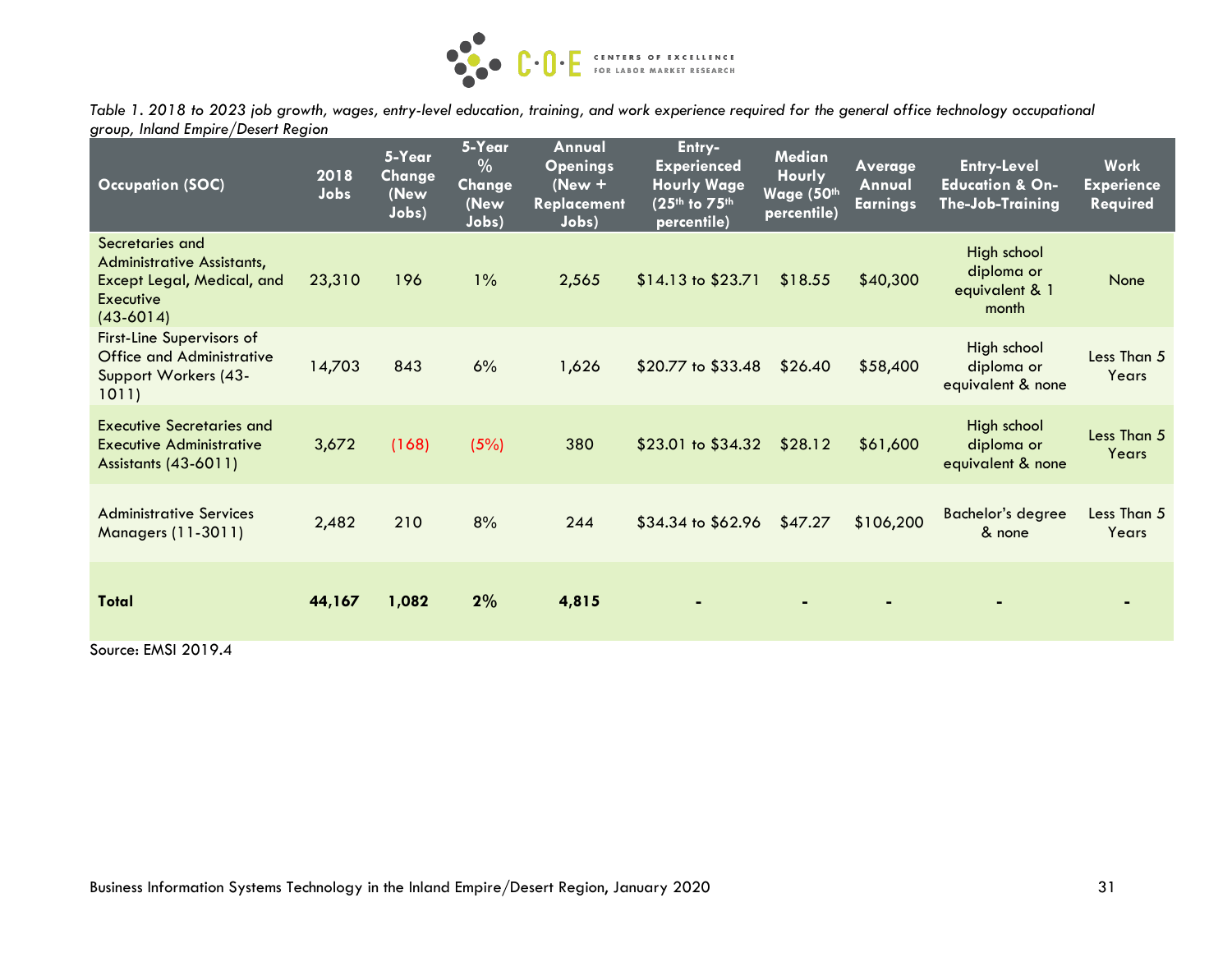

*Table 2. 2018 to 2023 job growth, wages, entry-level education, training, and work experience required for the legal office technology and court reporting occupational group, Inland Empire/Desert Region*

| <b>Occupation (SOC)</b>                 | 2018<br>Jobs | 5-Year<br><b>Change</b><br>(New<br>Jobs) | 5-Year<br>$\overline{\frac{0}{6}}$<br>Change<br>(New<br>Jobs) | Annual<br><b>Openings</b><br>$New +$<br><b>Replacement</b><br>Jobs) | Entry-<br><b>Experienced</b><br><b>Hourly Wage</b><br>(25th to 75th<br>percentile) | <b>Median Hourly Average</b><br>Wage (50th<br>percentile) | Annual<br><b>Earnings</b> | <b>Entry-Level</b><br><b>Education &amp; On-The-</b><br><b>Job-Training</b> | <b>Work</b><br><b>Experience</b><br>Required |
|-----------------------------------------|--------------|------------------------------------------|---------------------------------------------------------------|---------------------------------------------------------------------|------------------------------------------------------------------------------------|-----------------------------------------------------------|---------------------------|-----------------------------------------------------------------------------|----------------------------------------------|
| <b>Legal Secretaries</b><br>$(43-6012)$ | 1,393        | (51)                                     | (4%)                                                          | 145                                                                 | $$18.17$ to $$30.85$                                                               | \$25.36                                                   | \$52,800                  | High school diploma or<br>equivalent & 1 to 12<br>months                    | None                                         |
| <b>Court Reporters</b><br>$(23-2091)$   | 352          | 14                                       | 4%                                                            | 32                                                                  | \$27.22 to \$56.93                                                                 | \$45.25                                                   |                           | Postsecondary<br>\$93,800 nondegree award & 1<br>month                      | None                                         |
| <b>Total</b>                            | 1,745        | (36)                                     | (2%)                                                          | 177                                                                 | $\blacksquare$                                                                     | $\blacksquare$                                            | $\blacksquare$            | ٠                                                                           |                                              |